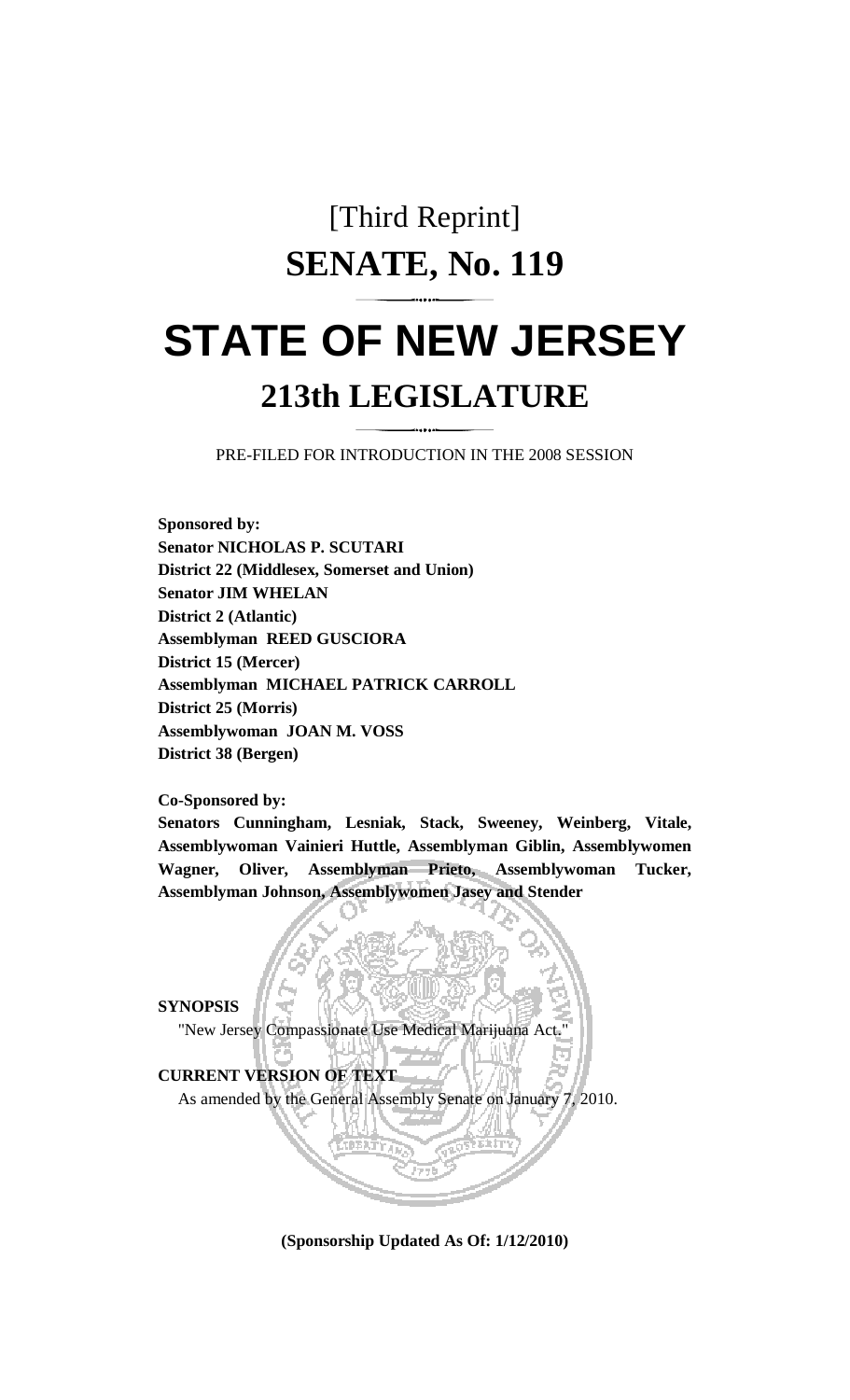$\mathcal{D}_{\mathcal{L}}$ 

**AN ACT** concerning the medical use of marijuana  $^2$ [and 2] supplementing Title 24 of the Revised Statutes  $^3$  and  $^3$  revising 2 supplementing Title 24 of the Revised Statutes] <sup>3</sup> and <sup>3</sup> revising 3 . parts of statutory  $law<sup>2</sup>$ . 4

5 **BE IT ENACTED** *by the Senate and General Assembly of the State*  6 *of New Jersey:*

7

8 1. This act shall be known and may be cited as the "New Jersey 9 Compassionate Use Medical Marijuana Act."

10

2. 11 2.  $\frac{3}{2}$  (New section)<sup>3</sup> The Legislature finds and declares that:

12 a. Modern medical research has discovered a beneficial use for 13 marijuana in treating or alleviating the pain or other symptoms 14 associated with certain debilitating medical conditions, as found by 15 the National Academy of Sciences' Institute of Medicine in March 16 1999;

17 b. According to the U.S. Sentencing Commission and the 18 Federal Bureau of Investigation, 99 out of every 100 marijuana 19 arrests in the country are made under state law, rather than under 20 federal law. Consequently, changing state law will have the 21 practical effect of protecting from arrest the vast majority of 22 seriously ill people who have a medical need to use marijuana<sup>2</sup>[.]<sub> $\frac{1}{2}$ </sub>

23 c. Although federal law currently prohibits the use of 24 marijuana, the laws of Alaska, California, Colorado, Hawaii, Maine, 25 <sup>1</sup> Michigan, Montana, Nevada, <sup>1</sup> New Mexico, 1 Oregon, 1 Rhode 26 Island,<sup>1</sup> Vermont, <sup>1</sup> and<sup>1</sup> Washington <sup>1</sup> [and Montana]<sup>1</sup> permit the 27 use of marijuana for medical purposes, and in Arizona doctors are 28 permitted to prescribe marijuana. New Jersey joins this effort for 29 the health and welfare of its citizens<sup>2</sup>[.] $\frac{1}{2}$ <sup>2</sup>

30 d. States are not required to enforce federal law or prosecute 31 people for engaging in activities prohibited by federal law; 32 therefore, compliance with this act does not put the State of New 33 Jersey in violation of federal  $law^2$ [.];  $\frac{and^2}{du^2}$ 

34 e. Compassion dictates that a distinction be made between 35 medical and non-medical uses of marijuana. Hence, the purpose of 36 this act is to protect from arrest, prosecution, property forfeiture, 37 and criminal and other penalties, those patients  $\frac{1}{2}$  who use marijuana 38 to alleviate<sup>1</sup> suffering from debilitating medical conditions,  $\text{I}$  and  $\text{I}$ 39 as well as<sup>1</sup> their physicians  $\left[$  and  $\right]$   $\left[$   $\frac{1}{2}$  primary caregivers,  $\right]$ <sup>2</sup>  $\left[$  if 40 such patients engage in the medical use of marijuana]  $\frac{3}{2}$ , primary and those who are authorized to produce marijuana for caregivers,<sup>3</sup> and those who are authorized to produce marijuana for 42 medical purposes<sup>1</sup>.

 **EXPLANATION – Matter enclosed in bold-faced brackets** [**thus**] **in the above bill is not enacted and is intended to be omitted in the law.** 

**Matter underlined thus is new matter.** 

 **Matter enclosed in superscript numerals has been adopted as follows: 1**

**Senate SHH committee amendments adopted December 15, 2008.** 

**<sup>2</sup> Assembly AHE committee amendments adopted June 4, 2009.** 

**<sup>3</sup> Assembly floor amendments adopted January 7, 2010.**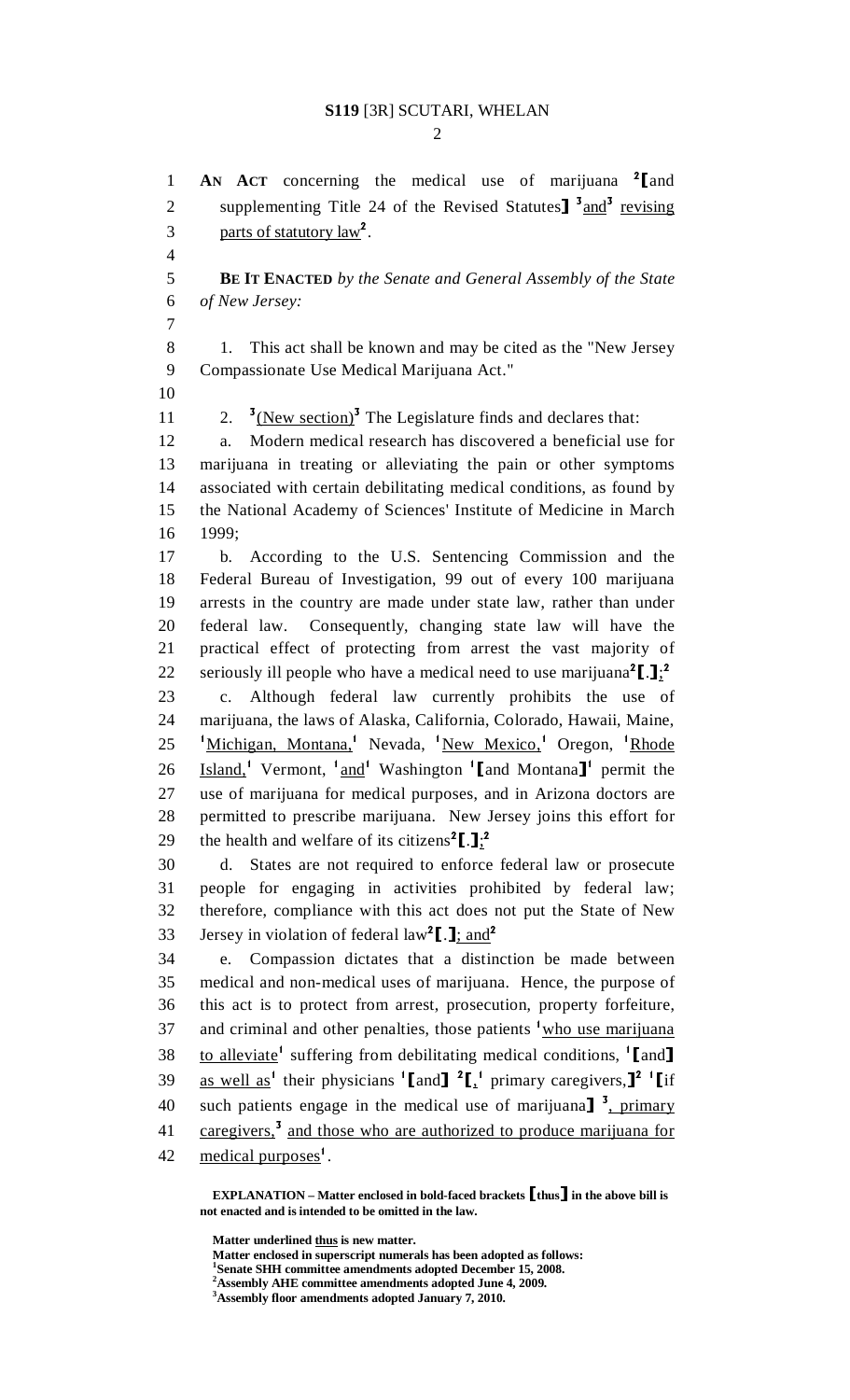$\frac{2}{2}$   $\frac{2}{3}$ . As used in this act:<br>2  $\frac{2}{3}$   $\frac{2}{3}$ 

"Bona fide physician-patient relationship" means a physician has 3 completed a full assessment of the patient's medical history and 4 current medical condition, including a personal physical 5 examination.

6 "Commissioner" means the Commissioner of Health and Senior 7 Services.

8 "Debilitating medical condition" means:

9 (1) cancer, glaucoma, positive status for human 10 immunodeficiency virus, acquired immune deficiency syndrome, or 11 the treatment of these conditions;

12 (2) a chronic or debilitating disease or medical condition or its 13 treatment that produces one or more of the following: cachexia or 14 wasting syndrome; severe or chronic pain; severe nausea; seizures, 15 including, but not limited to, those characteristic of epilepsy; severe 16 and persistent muscle spasms, including, but not limited to, those 17 characteristic of multiple sclerosis or Crohn's disease; or

18 (3) any other medical condition or its treatment that is approved 19 by the department by regulation.

20 "Department" means the Department of Health and Senior 21 Services.

22 "Marijuana" has the meaning given in section 2 of the "New 23 Jersey Controlled Dangerous Substances Act," P.L.1970, c.226 24 (C.24:21-2).

25 <sup>1</sup> Medical marijuana alternative treatment center" or "alternative" 26 treatment center" means an entity registered pursuant to section 5 of 27 this act, which acquires, possesses, cultivates, manufactures, 28 delivers, transfers, transports, supplies, or dispenses marijuana or 29 related supplies and educational materials to registered patients or 30 their registered primary caregivers.<sup>1</sup>

31 "Medical use" means the acquisition, possession, cultivation, 32 manufacture, use, delivery, transfer<sup>1</sup> $\llbracket . \rrbracket$  or transportation of 33 marijuana or paraphernalia relating to a qualifying patient's 34 consumption of marijuana to alleviate the symptoms or effects of 35 the patient's debilitating medical condition.

36 "Physician" means a person licensed to practice medicine and 37 surgery pursuant to Title 45 of the Revised Statutes.

38 "Primary caregiver" or "caregiver" means a person who is at 39 least 18 years old, who has never been convicted of a felony drug 40 offense, has agreed to assist with a qualifying patient's medical use 41 of marijuana and has been designated as primary caregiver on the 42 qualifying patient's application or renewal for a registry 43 identification card or in other written notification to the department. 44 A primary caregiver shall only have one qualifying patient at any 45 one time. "Primary caregiver" shall not include the qualifying 46 patient's physician.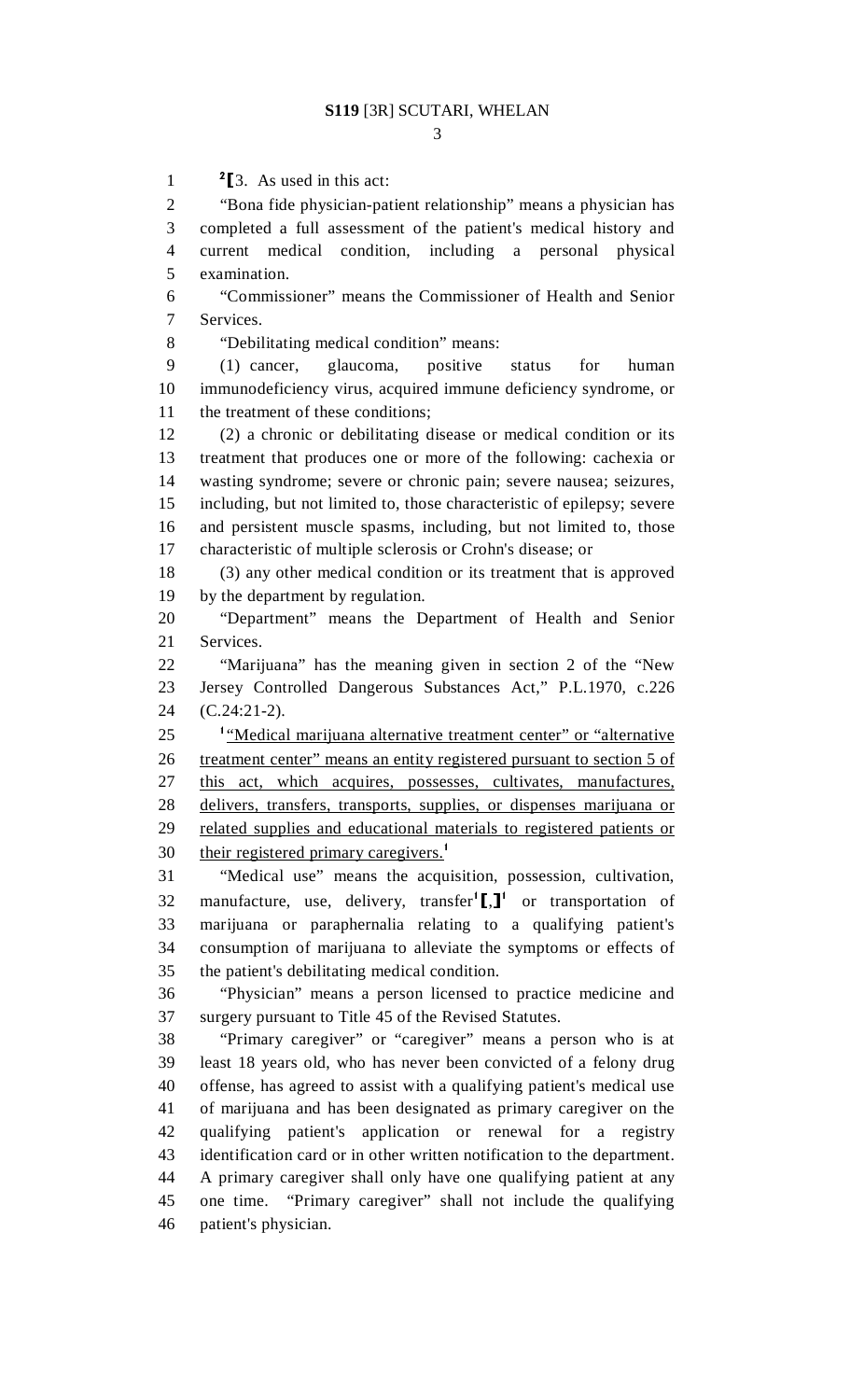1 "Qualifying patient" or "patient" means a person who has been 2 diagnosed by a physician as having a debilitating medical condition. 3 "Registry identification card" means a document issued by the 4 department that identifies a person as a qualifying patient or 5 primary caregiver, and shall include a registry identification card or 6 its equivalent, issued by another state government to permit the 7 medical use of marijuana by a qualifying patient or to permit a 8 person to assist with a qualifying patient's medical use of marijuana. 9 "Usable marijuana" means the dried leaves and flowers of

10 marijuana, and any mixture or preparation thereof, and does not 11 include the seeds, stalks and roots of the plant.

12 "Written certification" means the qualifying patient's medical 13 records, or a statement signed by a physician with whom the patient 14 has a bona fide physician-patient relationship, stating that in the 15 physician's professional opinion, after having completed a full 16 assessment of the qualifying patient's medical history and current 17 medical condition, the qualifying patient has a debilitating medical 18 condition for which recognized drugs or treatments are not or would 19 not be effective and the potential benefits of the medical use of 20 marijuana would likely outweigh the health risks for the qualifying 21 patient. $]^{2}$ 

22

23  $\frac{2}{4}$ . a. (1) A qualifying patient shall not be subject to arrest, 24 prosecution or penalty in any manner, or denied any right or prosecution or penalty in any manner, or denied any right or 25 privilege, including, but not limited to, civil penalty or disciplinary 26 action by a professional licensing board, for the medical use of 27 marijuana, provided that the patient possesses a registry 28 identification card and no more than six marijuana plants and one 29 ounce of usable marijuana.

30 (2) There shall exist a rebuttable presumption that a qualifying 31 patient is engaged in the medical use of marijuana if he possesses a 32 registry identification card and no more than six marijuana plants 33 and one ounce of usable marijuana. The presumption may be 34 rebutted by evidence that conduct related to marijuana was not for 35 the purpose of alleviating the symptoms or effects of a patient's 36 debilitating medical condition.

37 (3) A qualifying patient may assert the medical use of marijuana 38 as an affirmative defense to any prosecution involving marijuana 39 unless the patient was in violation of section  $1\left[5\right] \frac{7}{1}$  of this act 40 when the events giving rise to the prosecution occurred. The when the events giving rise to the prosecution occurred. 41 defense shall be presumed valid where the evidence shows that:

42 (a) at the time of the events giving rise to the prosecution, the 43 patient's medical records indicated or a physician stated that, in the 44 physician's professional opinion, after having completed a full 45 assessment of the patient's medical history and current medical 46 condition made in the course of a bona fide physician-patient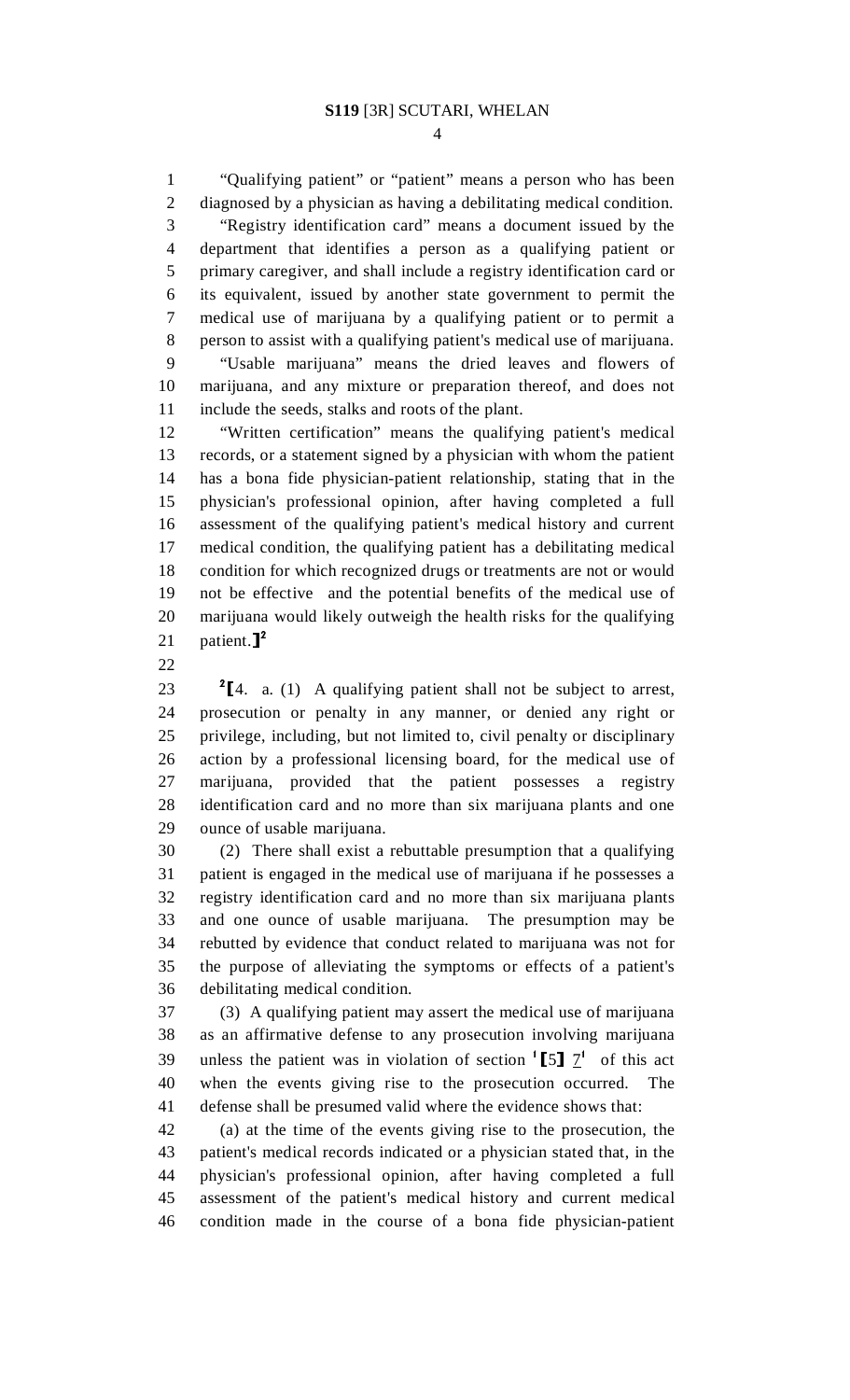1 relationship, the potential benefits of the medical use of marijuana 2 would likely outweigh the health risks for the patient; and

3 (b) the patient and his caregiver, if any, were collectively in 4 possession of no more than six marijuana plants and one ounce of 5 usable marijuana.

6 (4) Possession of, or application for, a registry identification 7 card shall not alone constitute probable cause to search the person 8 or the property of the person possessing or applying for the registry 9 identification card, or otherwise subject the person or his property 10 to inspection by any governmental agency.

11 (5) The provisions of section 2 of P.L.1939, c.248 (C.26:2-82), 12 relating to destruction of marijuana determined to exist by the 13 department, shall not apply if a qualifying patient has in his 14 possession a registry identification card and no more than six 15 marijuana plants and one ounce of usable marijuana<sup>1</sup>, or if an 16 alternative treatment center permit holder has in his possession no 17 more than six marijuana plants and one ounce of usable marijuana 18 per registry identification card holder<sup>1</sup>.

19 b. The provisions of subsection a. of this section shall not apply 20 to a qualifying patient under the age of 18 years, unless:

21 (1) the patient's physician has explained to the patient and the 22 patient's custodial parent, guardian, or person having legal custody, 23 the potential risks and benefits of the medical use of marijuana; and 24 (2) the custodial parent, guardian, or person having legal custody

25 consents in writing to: allow the patient's medical use of marijuana; 26 serve as the patient's primary caregiver; and control the acquisition, 27 dosage, and frequency of the medical use of marijuana by the 28 patient.

29 c. (1) A primary caregiver who has in his possession a registry 30 identification card shall not be subject to arrest, prosecution, or 31 penalty in any manner, or denied any right or privilege, including, 32 but not limited to, civil penalty or disciplinary action by a 33 professional licensing board, for assisting a qualifying patient to 34 whom the caregiver is connected through the department's 35 registration process with the medical use of marijuana, provided 36 that the caregiver possesses no more than six marijuana plants and 37 one ounce of usable marijuana for the patient to whom he is 38 connected through the department's registration process.

39 (2) There shall exist a rebuttable presumption that a primary 40 caregiver is engaged in the medical use of marijuana if the caregiver 41 possesses a registry identification card and no more than six 42 marijuana plants and one ounce of usable marijuana. The 43 presumption may be rebutted by evidence that conduct related to 44 marijuana was not for the purpose of alleviating the symptoms or 45 effects of a qualifying patient's debilitating medical condition.

46 (3) A primary caregiver may assert the medical use of marijuana 47 as an affirmative defense to any prosecution involving marijuana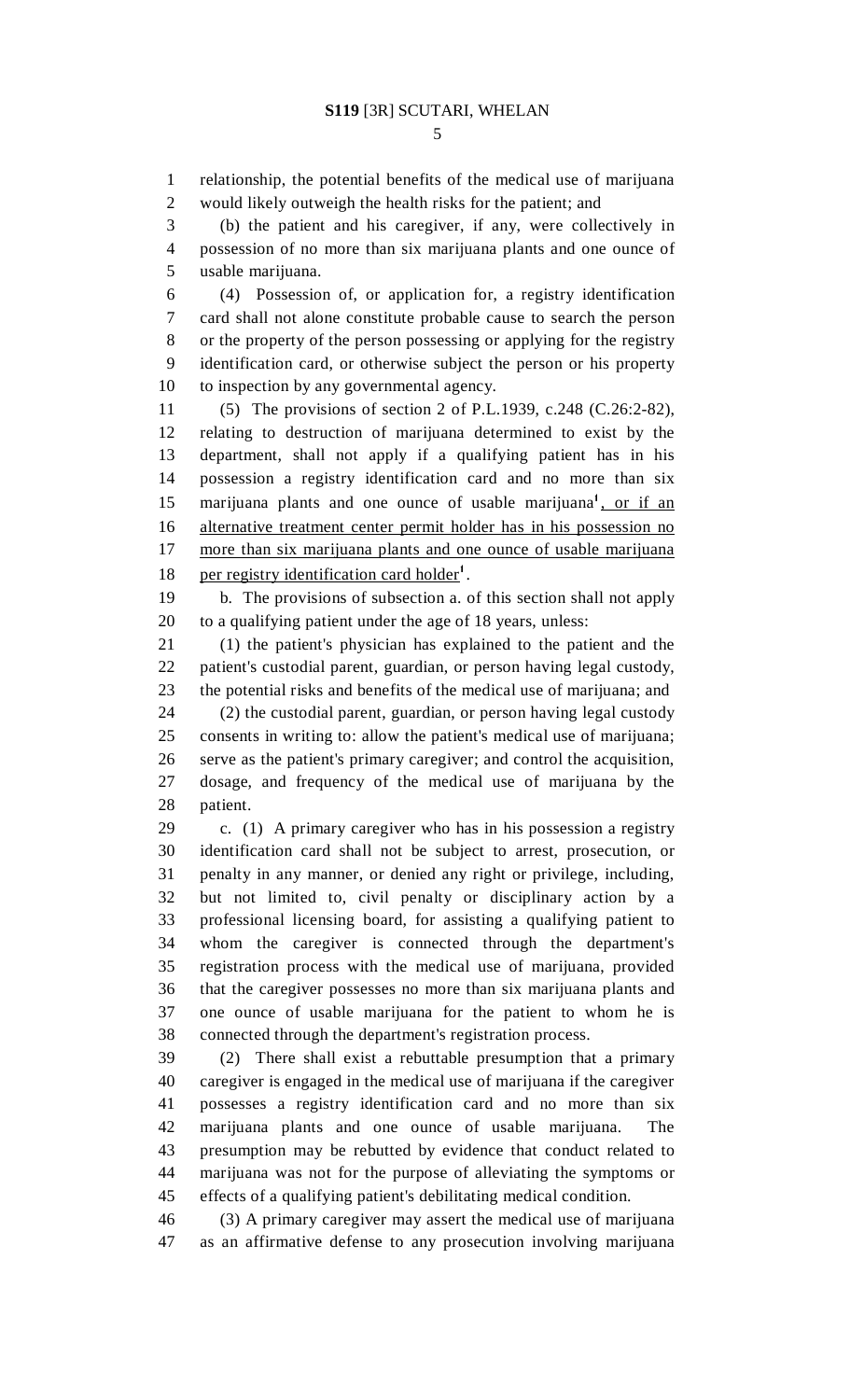1 unless the caregiver was in violation of section  $\frac{1}{5}$   $\frac{7}{1}$  of this act 2 when the events giving rise to the prosecution occurred. The 3 defense shall be presumed valid where the evidence shows that:

4 (a) at the time of the events giving rise to the prosecution, the 5 patient's medical records indicated or a physician stated that, in the 6 physician's professional opinion, after having completed a full 7 assessment of the patient's medical history and current medical 8 condition made in the course of a bona fide physician-patient 9 relationship, the potential benefits of the medical use of marijuana 10 would likely outweigh the health risks for the patient; and

11 (b) the patient and his caregiver, if any, were collectively in 12 possession of no more than six marijuana plants and one ounce of 13 usable marijuana.

14 (4) Possession of, or application for, a registry identification 15 card shall not alone constitute probable cause to search a person or 16 property of a person possessing or applying for the registry 17 identification card, or otherwise subject the person or his property 18 to inspection by any governmental agency.

19 (5) The provisions of section 2 of P.L.1939, c.248 (C.26:2-82), 20 relating to destruction of marijuana determined to exist by the 21 department, shall not apply if a primary caregiver has in his 22 possession a registry identification card and no more than six 23 marijuana plants and one ounce of usable marijuana<sup>1</sup>, or if an 24 alternative treatment center permit holder has in his possession no 25 more than six marijuana plants and one ounce of usable marijuana 26 per registry identification card holder<sup>1</sup>.

27 d. A physician shall not be subject to arrest, prosecution, or 28 penalty in any manner, or denied any right or privilege, including, 29 but not limited to, civil penalty or disciplinary action by the State 30 Board of Medical Examiners, for providing written certification for 31 the medical use of marijuana to a qualifying patient.

32 e. No person shall be subject to arrest or prosecution for 33 constructive possession, conspiracy or any other offense for simply 34 being in the presence or vicinity of the medical use of marijuana as 35 permitted under this act. $]^2$ 

36

 $27 \frac{\text{2}}{\text{1} \cdot \text{5}}$ . a. The department shall establish a registration program 38 authorizing medical marijuana alternative treatment centers to 39 produce marijuana for medical purposes, and may charge a 40 reasonable fee for the issuance of a registration permit under this 41 section.

42 b. The department shall require that a permit applicant provide 43 information that includes, but is not limited to:

44 (1) the name of the person responsible for operating the 45 alternative treatment center;

46 (2) the names of all employees, whether volunteer or paid;

47 (3) the location of the alternative treatment center;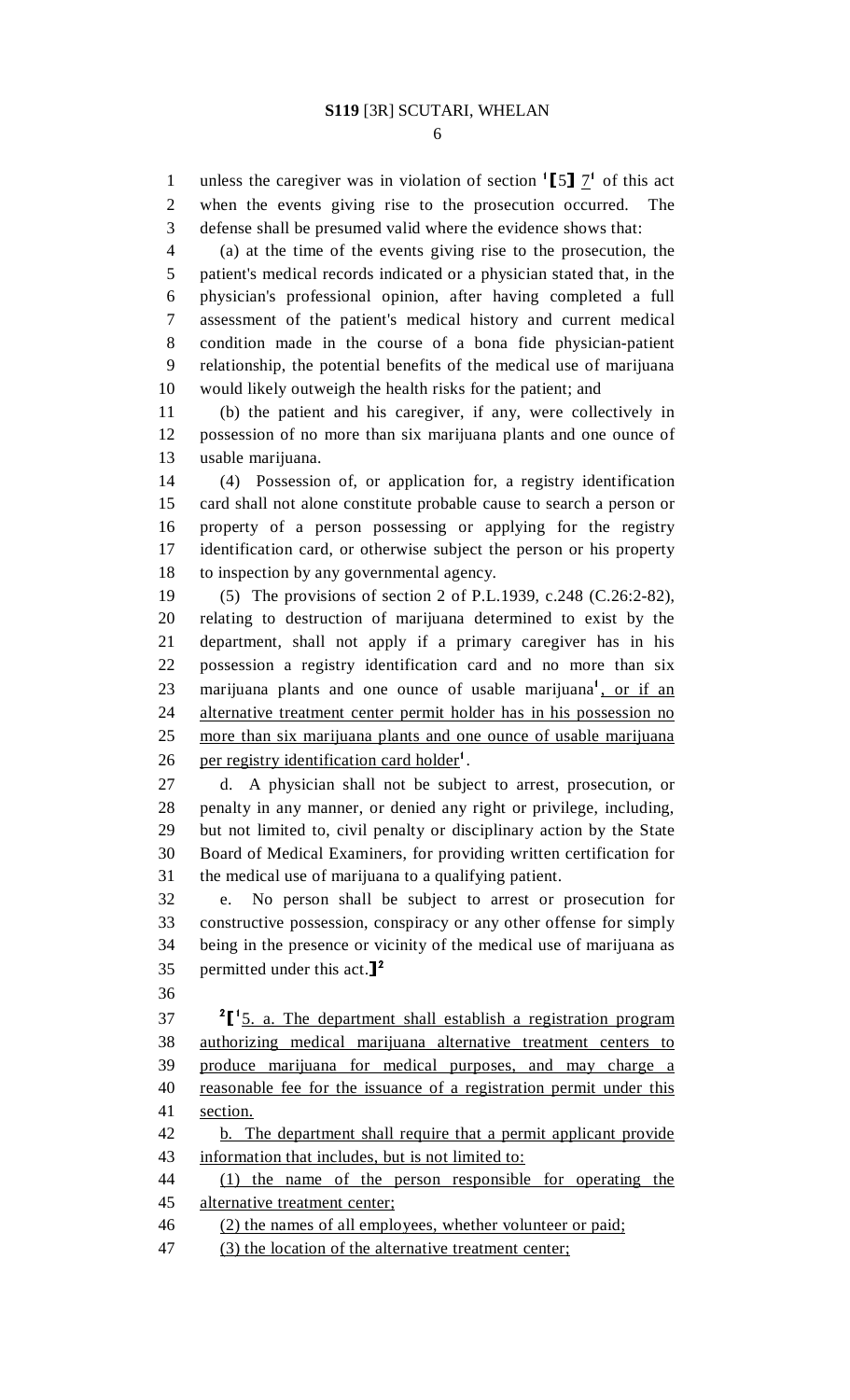7

1 (4) the registry identification card number of each cardholder for 2 whom marijuana is to be produced; and 3 (5) any other information that the department considers 4 necessary. 5 c. A person who has been convicted of possession or sale of a 6 controlled dangerous substance shall not be issued a permit to 7 operate an alternative treatment center or be an employee of an 8 alternative treatment center, unless such conviction was for a 9 violation of federal law relating to possession or sale of marijuana 10 for conduct that is legal under this act. 11 d. The department shall issue a permit to a person to operate an 12 alternative treatment center if the requirements of this section are 13 met and the department has verified the information contained in 14 the application. The department shall approve or deny an 15 application within 60 days after receipt of a completed application. 16 The denial of an application shall be considered a final agency 17 decision, subject to review by the Appellate Division of the 18 Superior Court. 19 e. A person who has been issued a permit pursuant to this 20 section shall display the permit at the alternative treatment center at 21 all times when marijuana is being produced, or dispensed to a 22 registered qualifying patient or designated primary caregiver of the 23 patient. 24 f. An alternative treatment center permit holder shall report any 25 change in information to the department not later than 10 days after 26 such change, or the permit shall be deemed null and void. 27 g. All usable marijuana, plants, seedlings and seeds associated 28 with the production of marijuana for a registry identification 29 cardholder are the property of the registered patient and must be 30 provided to the patient upon request. 31 h. A registered patient or the designated primary caregiver of the 32 patient may reimburse the alternative treatment center for 33 reasonable costs associated with the production of marijuana for the 34 cardholder.<sup>1</sup>]<sup>2</sup> 35 <sup>2</sup>[<sup>1</sup>6. A medical marijuana alternative treatment center permit 37 holder or his employee shall not be subject to arrest or prosecution, 38 penalized in any manner, including, but not limited to, being subject 39 to any civil penalty, or denied any right or privilege, including, but 40 not limited to, being subject to any disciplinary action by a 41 professional licensing board, for the acquisition, distribution, 42 possession, cultivation, or transportation of marijuana or 43 paraphernalia related to marijuana on behalf of a registered patient, 44 provided the amount of any marijuana so acquired, distributed, 45 possessed, cultivated, or transported, together with the combined 46 amount of marijuana possessed by the registered patient and his 47 primary caregiver, shall not exceed six marijuana plants and one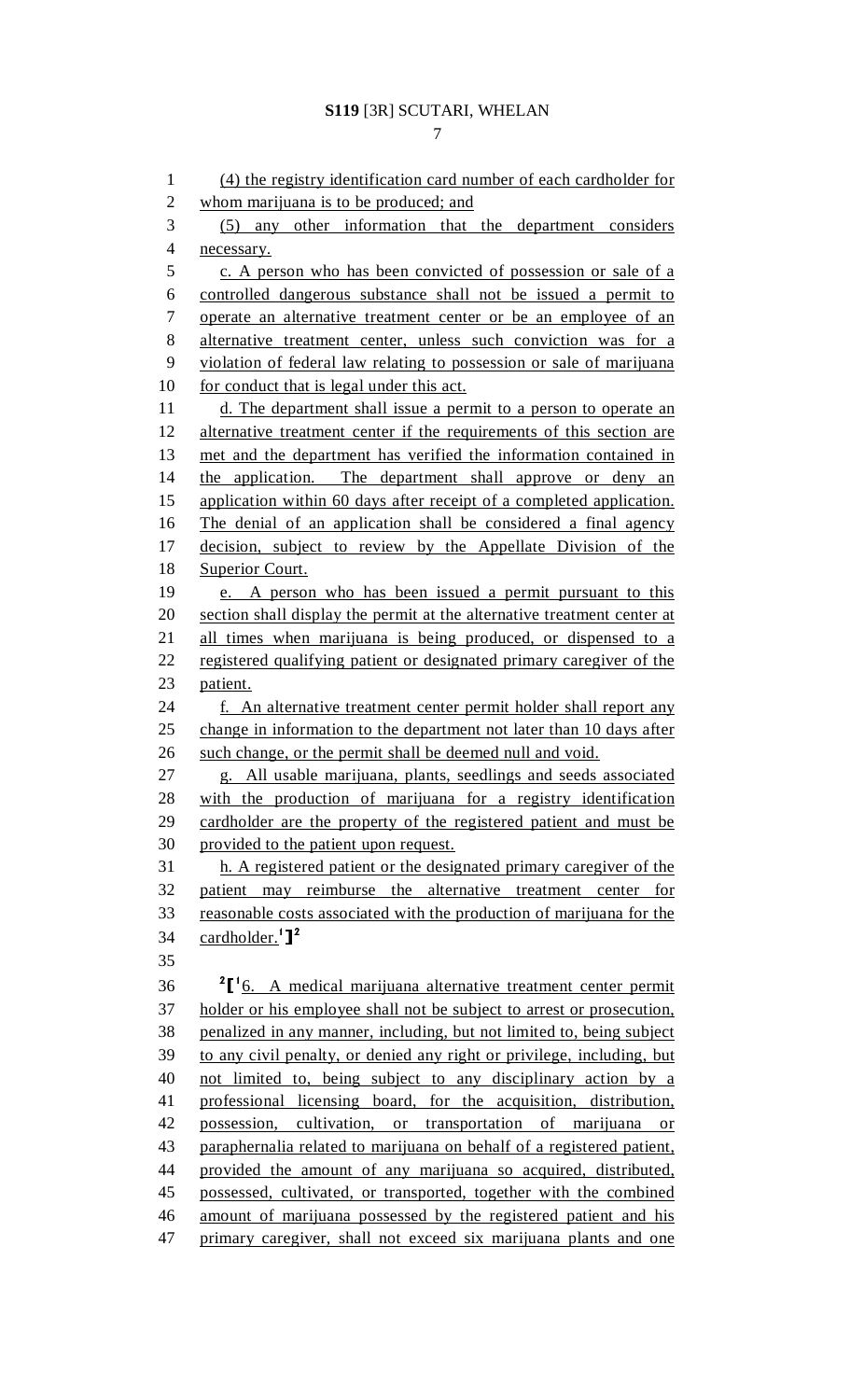8

1 ounce of usable marijuana for each registered patient for whom the 2 alternative treatment center permit holder is authorized to produced 3 marijuana. For the purposes of this subsection, "distribution" or 4 "distributed" means the transfer of marijuana and paraphernalia 5 related to marijuana from the alternative treatment center permit 6 holder to the registered patient or his primary caregiver.<sup>1</sup>]<sup>2</sup> 7 <sup>1</sup>[5.] <sup>2</sup>[  $\frac{7}{1}$ <sup>1</sup>. The provisions of this act shall not be construed to 9 permit any person to operate, navigate, or be in actual physical 10 control of any motor vehicle, aircraft or motorboat while under the 11 influence of marijuana; or smoke marijuana in a school bus or other 12 form of public transportation, on any school grounds, in any 13 correctional facility, at any public park or beach, or at any 14 recreation center. A person who commits an act as provided in this 15 section shall be subject to such penalties as provided by law.<sup>[2]</sup> 16 17  $\left[6.\right]$   $\left[2\right]$  It shall be a disorderly persons offense for a person 18 to fabricate or misrepresent a registry identification card  $1_{\text{or a}}$ 19 medical marijuana alternative treatment center permit<sup>1</sup> to a law 20 enforcement official. $\mathbf{1}^2$ 21 22  $\left[\begin{matrix}7\\1\end{matrix}\right]$   $\left[\begin{matrix}9\\2\end{matrix}\right]$  a. The department shall establish a registry and shall 23 issue a registry identification card to a qualifying patient who 24 submits the following, in accordance with the department's 25 regulations: 26 (1) written certification that the person is a qualifying patient; 27 (2) an application or renewal fee, which may be based on a 28 sliding scale as determined by the commissioner; 29 (3) name, address and date of birth of the patient; 30 (4) name, address and telephone number of the patient's 31 physician; and 32 (5) name, address and date of birth of the patient's primary 33 caregiver, if any. 34 Before issuing a registry identification card, the department shall 35 verify the information contained in the application or renewal form 36 submitted pursuant to this section. The department shall approve or 37 deny an application or renewal within 15 days of receipt of the 38 application or renewal, and shall issue a registry identification card 39 within five days of approving the application or renewal. The 40 department may deny an application or renewal only if the applicant 41 fails to provide the information required pursuant to this section, or 42 if the department determines that the information was falsified. 43 Denial of an application is considered a final agency decision, 44 subject to review by the Appellate Division of the Superior Court. 45 b. The department shall issue a registry identification card to the 46 caregiver named in a patient's approved application, if the caregiver 47 signs a statement agreeing to provide marijuana only to the patient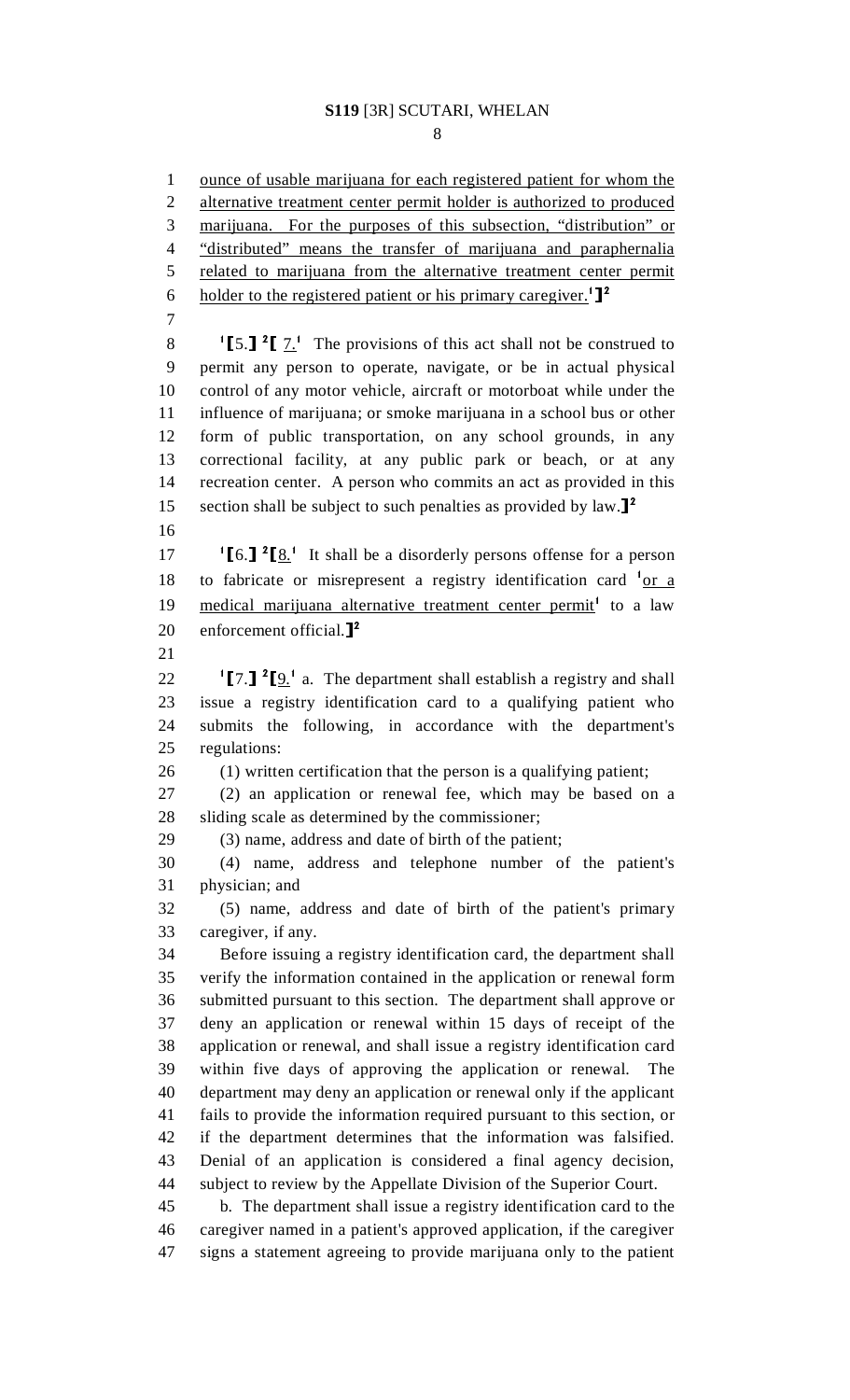#### 9

1 who has named him as caregiver. However, the department shall 2 not issue a registry identification card to a proposed caregiver who 3 has previously been convicted of a felony drug offense. 4 c. A registry identification card shall contain the following 5 information: 6 (1) the name, address and date of birth of the patient; 7 (2) the name, address and date of birth of the patient's caregiver, 8 if any; 9 (3) the date of issuance and expiration date of the registry 10 identification card; 11 (4) photo identification of the cardholder; and 12 (5) such other information that the department may specify in its 13 regulations. 14 A patient who has been issued a registry identification card shall 15 notify the department of any change in the patient's name, address, 16 physician or caregiver, or change in status of the patient's 17 debilitating medical condition, within 10 days of such change, or 18 the registry identification card shall be deemed null and void. 19 d. The department shall maintain a confidential list of the 20 persons to whom it has issued registry identification cards. 21 Individual names and other identifying information on the list shall 22 be confidential, and shall not be considered a public record under 23 P.L.1963, c.73 (C.47:1A-1 et seq.) or P.L.2001, c.404 (C.47:1A-5 et 24 al.), and shall not be disclosed except to: 25 (1) authorized employees of the department as necessary to 26 perform official duties of the department; or 27 (2) authorized employees of State or local law enforcement 28 agencies, only as necessary to verify that a person who is engaged 29 in the suspected or alleged medical use of marijuana is lawfully in 30 possession of a registry identification card.<sup>[2]</sup> 31  $\binom{1}{8}$   $\binom{2}{3}$  $12 \t{10.1}$  The commissioner may accept from any<br>33 governmental department or agency, public or private body or any governmental department or agency, public or private body or any 34 other source grants or contributions to be used in carrying out the 35 purposes of this act. $]^2$ 36  $1^2$ [9.]  $2^2$ [11.<sup>1</sup> The commissioner shall report annually to the 38 Governor and the Legislature on the number of applications for 39 registry identification cards, the number of qualifying patients and 40 primary caregivers '[approved] <u>registered</u>', <sup>1</sup>the number of medical 41 marijuana alternative treatment center permits issued,<sup>1</sup> the nature of 42 the debilitating medical conditions of the patients, the number of 43 registry identification cards <sup>1</sup> and alternative treatment center 44 permits<sup>1</sup> revoked, and the number of physicians providing written 45 certifications for patients. The report shall not contain any 46 identifying information of patients, caregivers<sup>1</sup>, alternative 47 treatment centers,<sup>1</sup> or physicians.]<sup>2</sup>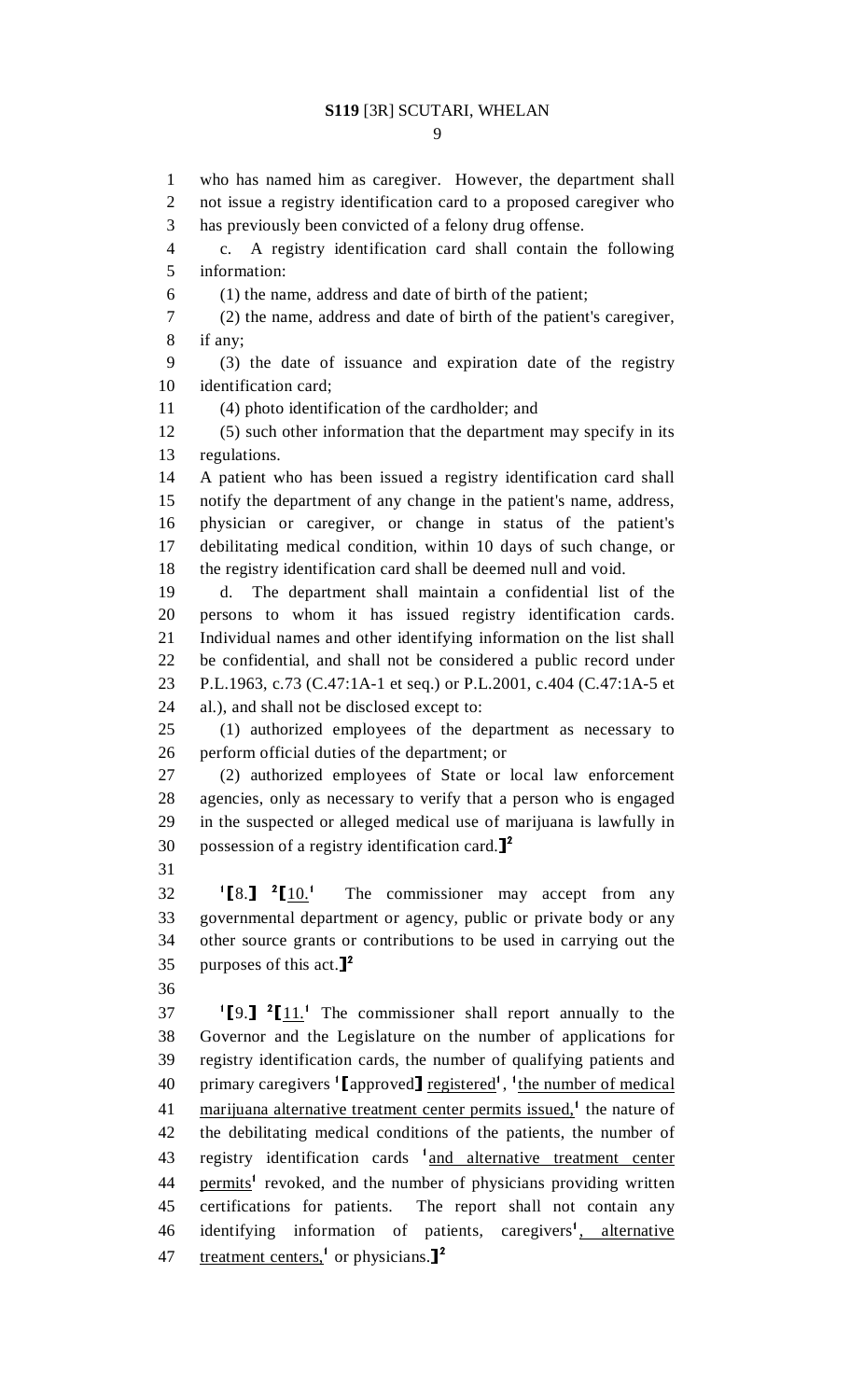$\frac{2}{3}$ . (New section) As used in this act: 2 "Bona fide physician-patient relationship" means a relationship 3 in which the physician has  ${}^{3}$ [the]<sup>3</sup> ongoing  ${}^{3}$ [primary]<sup>3</sup> 4 responsibility for the assessment, care and treatment of a patient's 5 debilitating medical condition. <sup>3</sup> <u>Certification</u> means a statement signed by a physician with 7 whom a qualifying patient has a bona fide physician-patient 8 relationship, which attests to the physician's authorization for the 9 patient to apply for registration for the medical use of marijuana.<sup>3</sup> 10 "Commissioner" means the Commissioner of Health and Senior 11 Services. 12 "Debilitating medical condition" means:  $(1)$ <sup>3</sup> one of the following conditions, if resistant to conventional 14 medical therapy:<sup>3</sup> seizure disorder, including epilepsy<sup>3</sup>[<sub>2</sub>];<sup>3</sup> 15 intractable skeletal muscular spasticity<sup>3</sup>;<sup>3</sup> or glaucoma <sup>3</sup> [that is 16 resistant to conventional medical therapy<sup>3</sup>;<br>17 (2) <sup>3</sup> one of the following conditions, if  $(2)$ <sup>3</sup> one of the following conditions, if severe or chronic pain, 18 severe nausea or vomiting, cachexia, or wasting syndrome results 19 from the condition or treatment thereof: $3$  positive status for human 20 immunodeficiency virus, acquired immune deficiency syndrome, or 21 cancer  $\frac{3}{\text{t} + \text{t}}$  cancer  $\frac{1}{3}$  cancer  $\frac{1}{3}$ . 22 vomiting, cachexia, or wasting syndrome<sup> $3$ </sup>;<br>23 (3) amyotrophic lateral sclerosis, multi 23 (3) amyotrophic lateral sclerosis, multiple sclerosis, terminal 24 cancer<sup>3</sup>, muscular dystrophy, or inflammatory bowel disease, 25 including Crohn's disease; 26 (4) terminal illness, if the physician has determined a prognosis 27 of less than 12 months of life<sup>3</sup>; or 28  $\frac{3[(4)] (5)^3}{2}$  any other medical condition or its treatment that is 29 approved by the department by regulation. 30 "Department" means the Department of Health and Senior 31 Services. 32 "Marijuana" has the meaning given in section 2 of the "New 33 Jersey Controlled Dangerous Substances Act," P.L.1970, c.226 34 (C.24:21-2). 35 "Medical marijuana alternative treatment center" or "alternative  $\frac{36}{100}$  treatment center" means  $\frac{3}{100}$  monprofit  $\frac{1}{100}$  and  $\frac{3}{100}$  organization approved 37 by the department to perform activities necessary to provide 38 registered qualifying patients with usable marijuana and related 39 paraphernalia in accordance with the provisions of this act. This 40 term shall include the organization's officers, directors, board 41 members, and employees. 42 "Medical use of marijuana" means the acquisition, possession, <sup>3</sup>transport,<sup>3</sup> or use of marijuana or paraphernalia by a registered 44 qualifying patient as authorized by this act.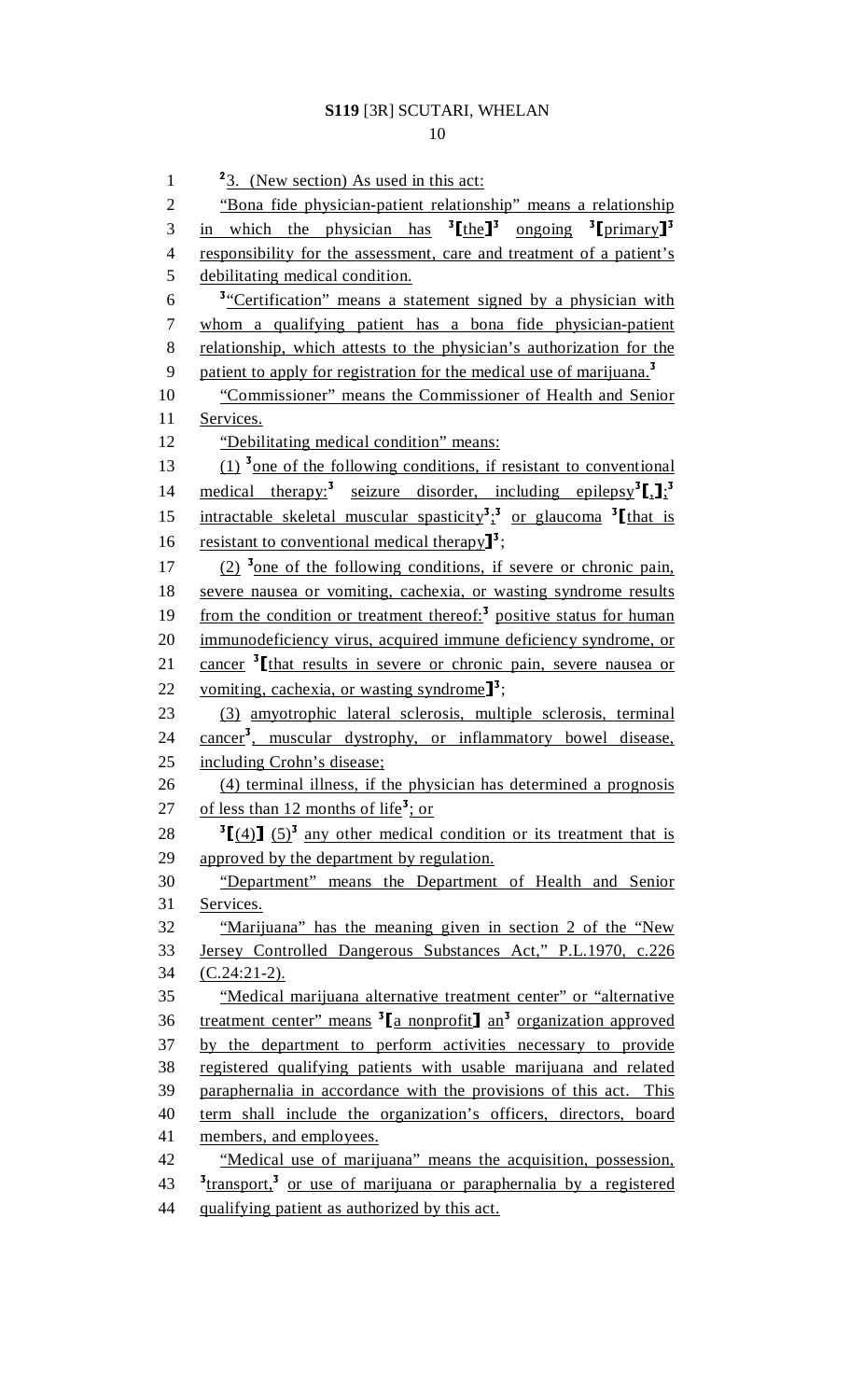#### 11

1 "Minor" means a person who is under 18 years of age and who 2 has not been married or previously declared by a court or an 3 administrative agency to be emancipated. 4 "Paraphernalia" has the meaning given in N.J.S.2C:36-1. 5 "Physician" means a person licensed to practice medicine and 6 surgery pursuant to Title 45 of the Revised Statutes with whom the 7 patient has a bona fide physician-patient relationship and who is the <sup>3</sup> primary care physician, hospice physician, or<sup>3</sup> physician 9 responsible for the ongoing  $\frac{3}{2}$  [primary]<sup>3</sup> treatment of a patient's 10 debilitating medical condition <sup>3</sup>, provided, however, that such 11 ongoing treatment shall not be limited to the provision of 12 authorization for a patient to use medical marijuana or consultation 13 solely for that purpose<sup>3</sup>. <sup>3</sup> *Primary caregiver*" or "caregiver" means a resident of the State 15 who: 16 a. is at least 18 years old; 17 b. has agreed to assist with a registered qualifying patient's 18 medical use of marijuana, is not currently serving as primary 19 caregiver for another qualifying patient, and is not the qualifying 20 patient's physician; 21 c. has never been convicted of possession or sale of a 22 controlled dangerous substance, unless such conviction occurred 23 after the effective date of this act and was for a violation of federal 24 law related to possession or sale of marijuana that is authorized 25 under this act; 26 d. has registered with the department pursuant to section 4 of 27 this act, and has satisfied the criminal history record background 28 check requirement of section 4 of this act; and 29 e. has been designated as primary caregiver on the qualifying 30 patient's application or renewal for a registry identification card or 31 in other written notification to the department.<sup>3</sup> 32 "Qualifying patient" or "patient" means a  $\frac{3}{2}$ [person] resident of the State<sup>3</sup> who has been provided with a  $\frac{3}{2}$ [written]<sup>3</sup> certification by 33 the State<sup>3</sup> who has been provided with a <sup>3</sup>[written]<sup>3</sup> certification by 34 a physician pursuant to a bona fide physician-patient relationship. 35 "Registry identification card" means a document issued by the 36 department that identifies a person as a registered qualifying patient 37 <sup>3</sup> or primary caregiver<sup>3</sup>. 38 "Usable marijuana" means the dried leaves and flowers of 39 marijuana, and any mixture or preparation thereof, and does not 40 include the seeds, stems, stalks or roots of the plant. 41  $\frac{3}{\pi}$   $\frac{3}{\pi}$   $\frac{4}{\pi}$  which certification" means a statement signed by a 42 physician with whom a qualifying patient has a bona fide physicianphysician with whom a qualifying patient has a bona fide physician-43 patient relationship, which attests to the physician's authorization 44 for the patient to apply for registration for the medical use of 45 marijuana.<sup>2</sup>]<sup>3</sup>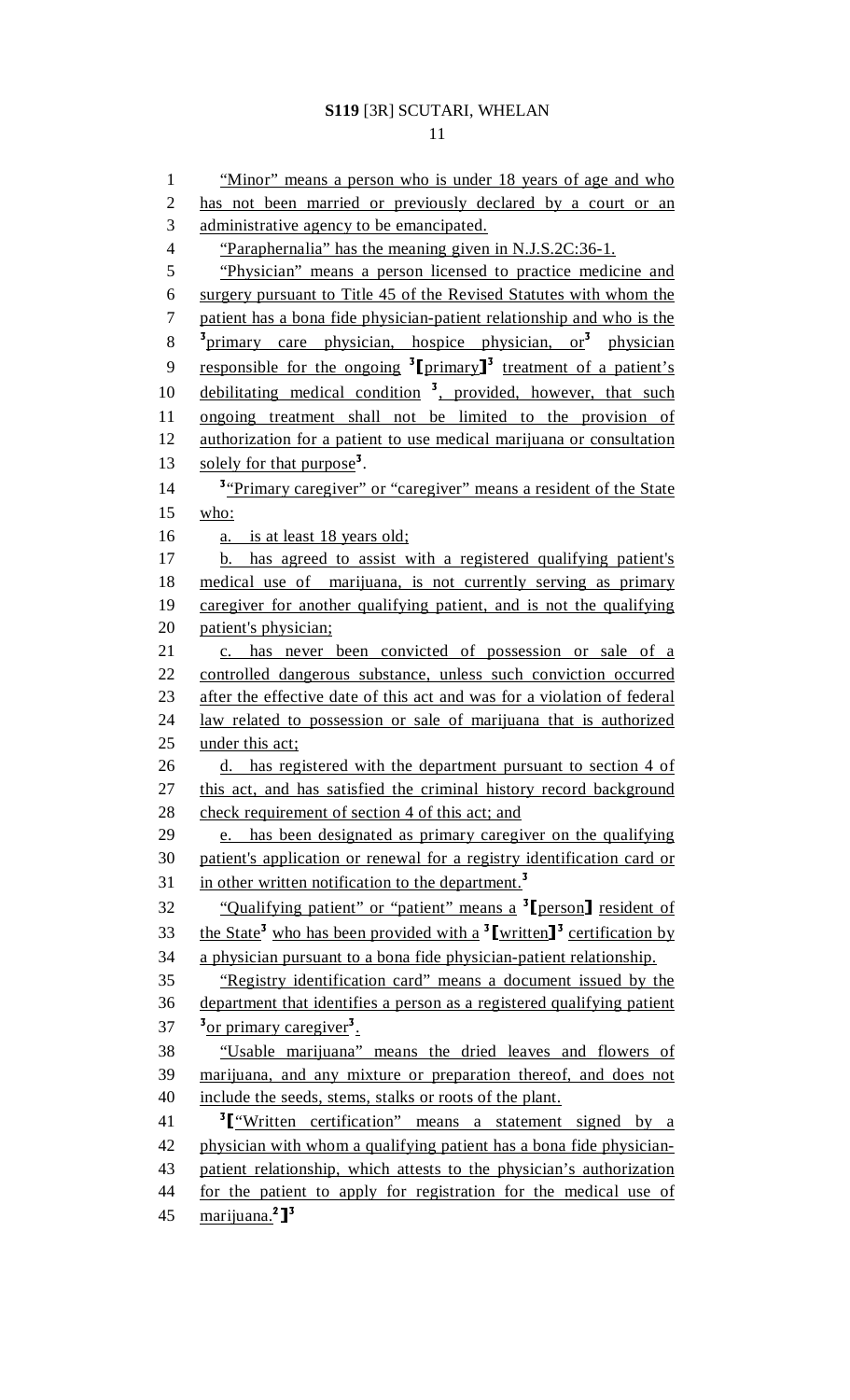$\frac{24}{1}$  (New section) a. The department shall establish a registry of 2 qualifying patients <sup>3</sup> and their primary caregivers,<sup>3</sup> and shall issue a 3 registry identification card  $\frac{3 \text{[that]}}{\text{[that]}}$ , which  $\frac{3 \text{[shall]}}{\text{[the valid]}}$  for  $\frac{3 \text{[the]}}{\text{[the]}}$  $\frac{1}{2}$  year] two years,<sup>3</sup> to a qualifying patient <sup>3</sup> and primary caregiver, if 5 applicable, $\frac{3}{5}$  who submits the following, in accordance with 6 regulations adopted by the department:  $(1)$  a <sup>3</sup>[written]<sup>3</sup> certification that meets the requirements of section 5 of  ${}^{3}$  [P.L., c. (C. )(pending before the Legislature as this bill)] this act<sup>3</sup>; 9 as this bill) this act<sup>3</sup>;<br>10 (2) an application  $(2)$  an application or renewal fee, which may be based on a 11 sliding scale as determined by the commissioner;  $(3)$  the name, address and date of birth of the patient  $3$  and 13 caregiver, as applicable<sup>3</sup>;<sup>3</sup> and<sup>3</sup> 14 (4) the name, address and telephone number of the patient's 15 physician. 16 b. Before issuing a registry identification card, the department 17 shall verify the information contained in the application or renewal 18 form submitted pursuant to this section.  $\frac{3}{\ln}$  the case of a primary 19 caregiver, the department shall provisionally approve an application 20 pending the results of a criminal history record background check, 21 if the caregiver otherwise meets the requirements of this act.<sup>3</sup> The 22 department shall approve or deny an application or renewal within 23 30 days of receipt of the <sup>3</sup>completed<sup>3</sup> application or renewal, and 24 shall issue a registry identification card within five days of 25 approving the application or renewal. The department may deny an 26 application or renewal only if the applicant fails to provide the 27 information required pursuant to this section, or if the department 28 determines that the information was incorrect or falsified or does 29 not meet the requirements of this act. Denial of an application shall 30 be a final agency decision, subject to review by the Superior Court, 31 Appellate Division. 32  $\frac{c_1}{c_2}$   $\frac{3(1)}{10}$  The commissioner shall require each applicant seeking to 33 serve as a primary caregiver to undergo a criminal history record 34 background check. The commissioner is authorized to exchange 35 fingerprint data with and receive criminal history record 36 background information from the Division of State Police and the 37 Federal Bureau of Investigation consistent with the provisions of 38 applicable federal and State laws, rules, and regulations. The 39 Division of State Police shall forward criminal history record 40 background information to the commissioner in a timely manner 41 when requested pursuant to the provisions of this section. 42 An applicant seeking to serve as a primary caregiver shall submit 43 to being fingerprinted in accordance with applicable State and 44 federal laws, rules, and regulations. No check of criminal history 45 record background information shall be performed pursuant to this 46 section unless the applicant has furnished his written consent to that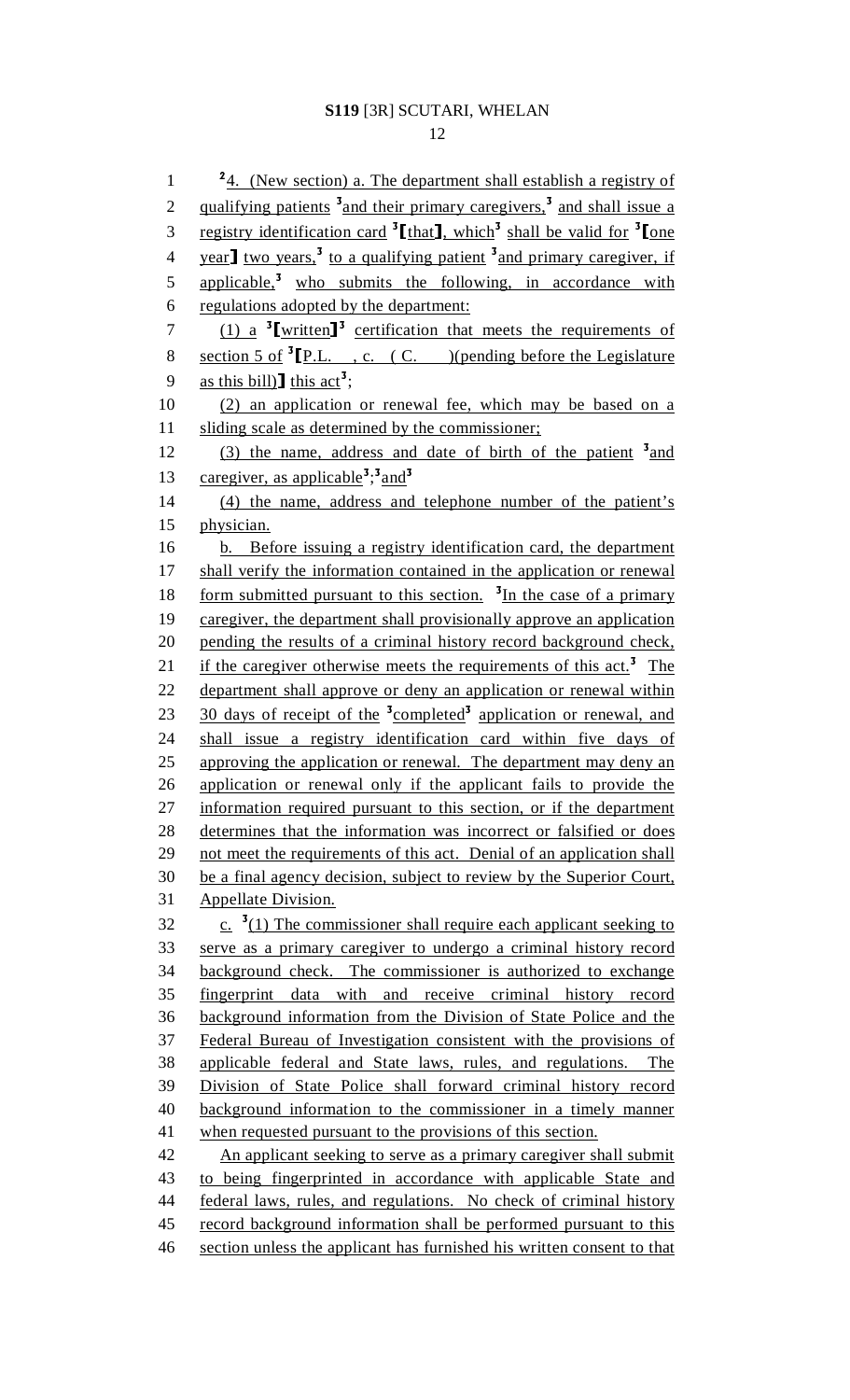13

1 check. An applicant who refuses to consent to, or cooperate in, the 2 securing of a check of criminal history record background 3 information shall not be considered for inclusion in the registry as a 4 primary caregiver or issuance of an identification card. An 5 applicant shall bear the cost for the criminal history record 6 background check, including all costs of administering and 7 processing the check. 8 (2) The commissioner shall not approve an applicant seeking to 9 serve as a primary caregiver if the criminal history record 10 background information of the applicant reveals a disqualifying 11 conviction. For the purposes of this section, a disqualifying 12 conviction shall mean a conviction of a crime involving any 13 controlled dangerous substance or controlled substance analog as 14 set forth in chapter 35 of Title 2C of the New Jersey Statutes except 15 paragraph (4) of subsection a. of N.J.S.2C:35-10, or any similar law 16 of the United States of any other state. 17 (3) Upon receipt of the criminal history record background 18 information from the Division of State Police and the Federal 19 Bureau of Investigation, the commissioner shall provide written 20 notification to the applicant of his qualification or disqualification 21 for serving as a primary caregiver. 22 If the applicant is disqualified because of a disqualifying 23 conviction pursuant to the provisions of this section, the conviction 24 that constitutes the basis for the disqualification shall be identified 25 in the written notice. 26 (4) The Division of State Police shall promptly notify the 27 commissioner in the event that an individual who was the subject of 28 a criminal history record background check conducted pursuant to 29 this section is convicted of a crime or offense in this State after the 30 date the background check was performed. Upon receipt of that 31 notification, the commissioner shall make a determination regarding 32 the continued eligibility of the applicant to serve as a primary 33 caregiver. 34 (5) Notwithstanding the provisions of subsection b. of this 35 section to the contrary, no applicant shall be disqualified from 36 serving as a registered primary caregiver on the basis of any 37 conviction disclosed by a criminal history record background check 38 conducted pursuant to this section if the individual has affirmatively 39 demonstrated to the commissioner clear and convincing evidence of 40 rehabilitation. In determining whether clear and convincing 41 evidence of rehabilitation has been demonstrated, the following 42 factors shall be considered: 43 (a) the nature and responsibility of the position which the 44 convicted individual would hold, has held, or currently holds; 45 (b) the nature and seriousness of the crime or offense; 46 (c) the circumstances under which the crime or offense

47 occurred;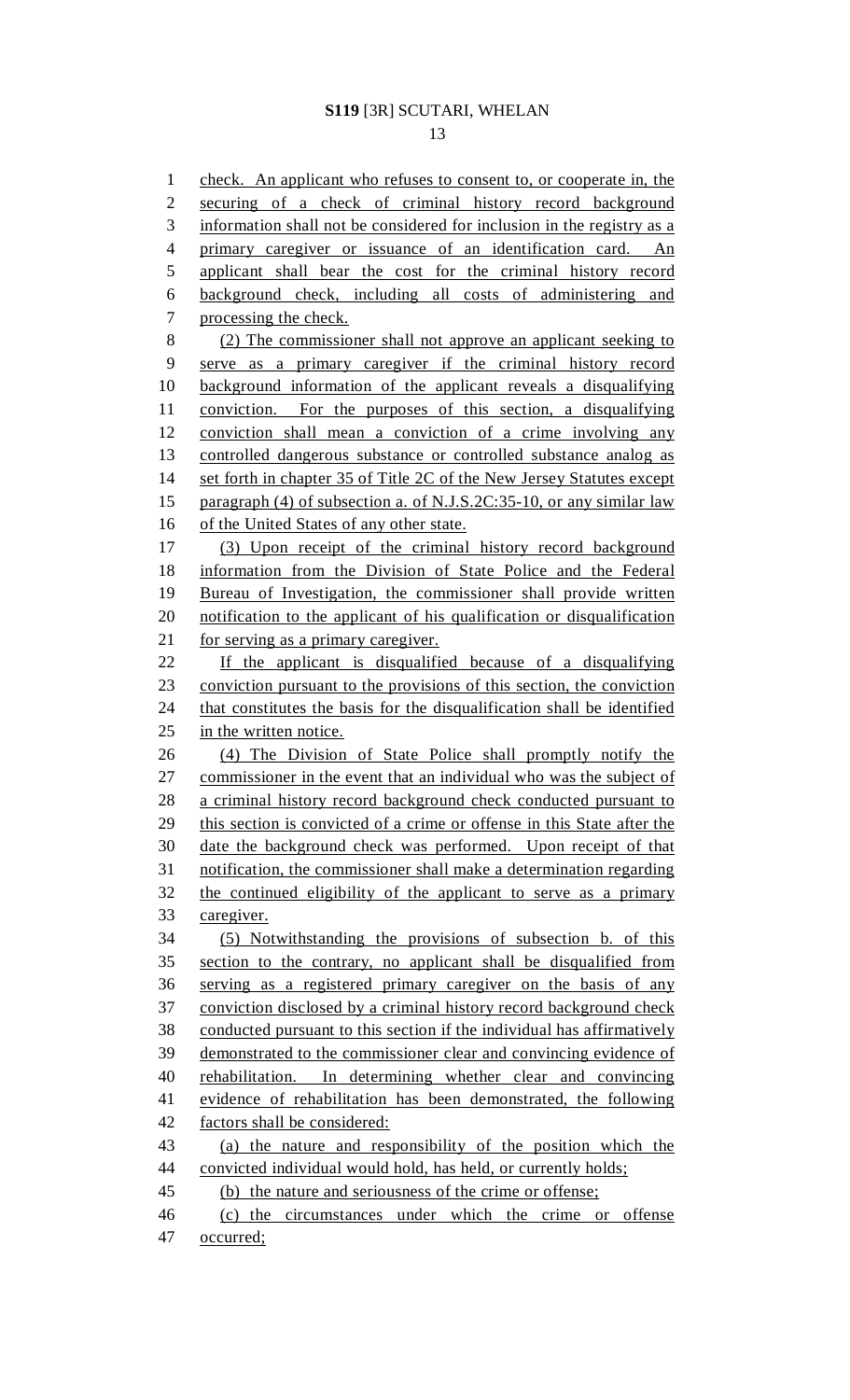1 (d) the date of the crime or offense; 2 (e) the age of the individual when the crime or offense was 3 committed; 4 (f) whether the crime or offense was an isolated or repeated 5 incident; 6 (g) any social conditions which may have contributed to the 7 commission of the crime or offense; and 8 (h) any evidence of rehabilitation, including good conduct in 9 prison or in the community, counseling or psychiatric treatment 10 received, acquisition of additional academic or vocational 11 schooling, successful participation in correctional work-release 12 programs, or the recommendation of those who have had the 13 individual under their supervision.  $14$  d.<sup>3</sup> A registry identification card shall contain the following 15 information: 16  $(1)$  the name, address and date of birth of the patient  $3$  and 17 primary caregiver, if applicable<sup>3</sup>; 18 (2) the <sup>3</sup>  $\text{date of } J^3$  expiration date of the registry identification 19 card; 20 (3) photo identification of the cardholder; and 21 (4) such other information that the department may specify by 22 regulation. 23  $\frac{3}{2}$   $\frac{1}{2}$  A patient who has been issued a registry identification 24 card shall notify the department of any change in the patient's 25 name, address, or physician or change in status of the patient's 26 debilitating medical condition, within 10 days of such change, or 27 the registry identification card shall be deemed null and void.  $3(2)$  A primary caregiver who has been issued a registry 29 identification card shall notify the department of any change in the 30 caregiver's name or address within 10 days of such change, or the 31 registry identification card shall be deemed null and void.<sup>3</sup>  $\frac{32}{\text{Id.}}$   $\frac{1}{\text{Id.}}$  The department shall maintain a confidential list of the 33 persons to whom it has issued registry identification cards. 34 Individual names and other identifying information on the list, and 35 information contained in any application form, or accompanying or 36 supporting document shall be confidential, and shall not be 37 considered a public record under P.L.1963, c.73 (C.47:1A-1 et seq.) 38 or P.L.2001, c.404 (C.47:1A-5 et al.), and shall not be disclosed 39 except to: 40 (1) authorized employees of the department and the Division of 41 Consumer Affairs in the Department of Law and Public Safety as 42 necessary to perform official duties of the department and the 43 division, as applicable; and 44 (2) authorized employees of State or local law enforcement 45 agencies, only as necessary to verify that a person who is engaged 46 in the suspected or alleged medical use of marijuana is lawfully in 47 possession of a registry identification card.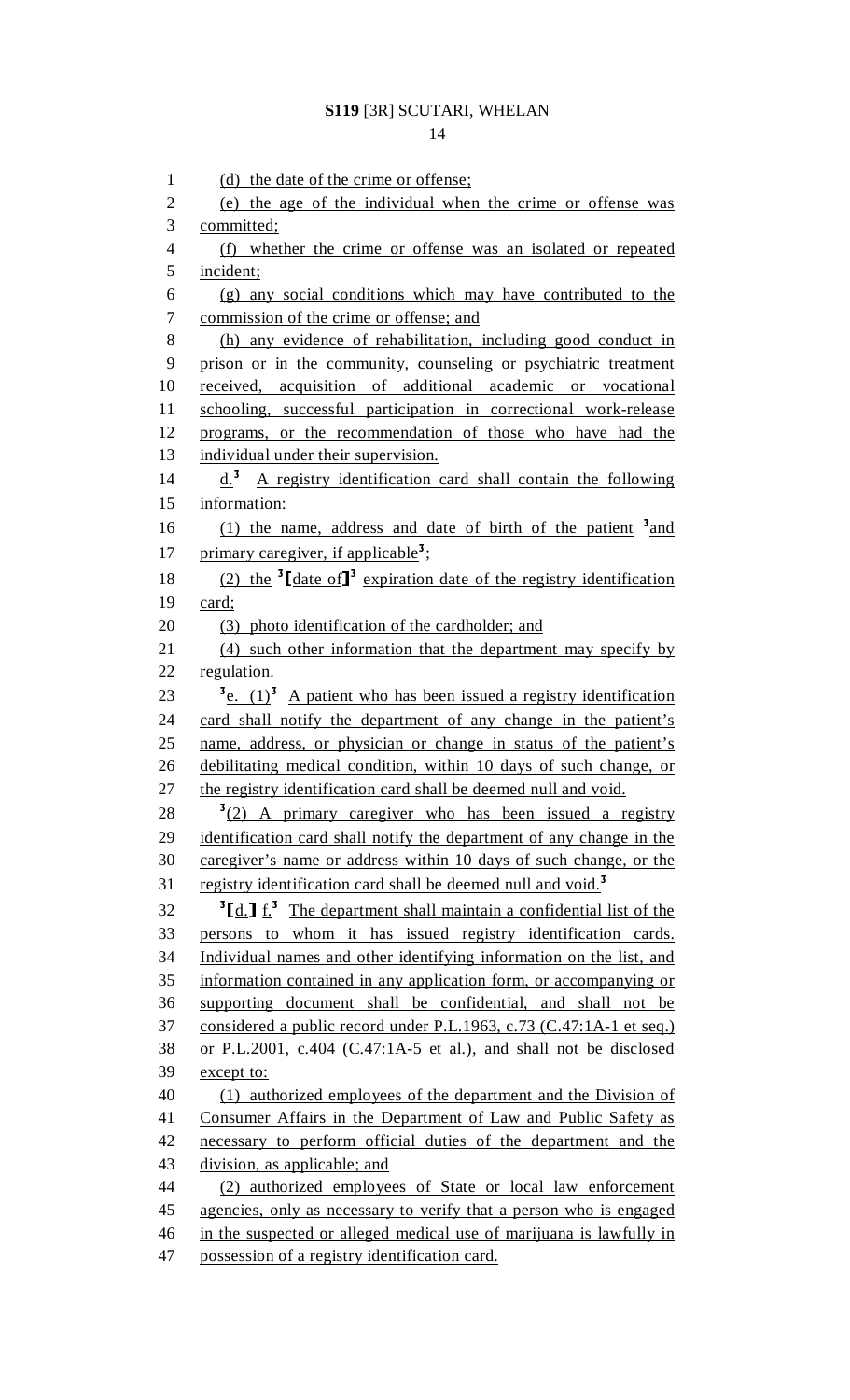$\frac{3}{e}$   $\frac{1}{e}$   $\frac{1}{2}$   $\frac{1}{2}$  Applying for or receiving a registry card does not 2 constitute a waiver of the qualifying patient's patient-physician 3  $privilege.<sup>2</sup>$ 4  $\frac{25}{15}$  (New section) a. Medical use of marijuana by a qualifying 6 patient may be authorized pursuant to a  $\frac{3}{2}$  written]<sup>3</sup> certification 7 which meets the requirements of this act. In order to provide such  $\frac{3}{4}$ [a written]<sup>3</sup> certification, a physician shall be licensed and in good 9 standing to practice in the State  ${}^{3}$ [and be board-certified, if available, in the specialty appropriate for the assessment, care, and available, in the specialty appropriate for the assessment, care, and 11 ongoing primary treatment of the debilitating medical condition for 12 which the medical use of marijuana is being considered  $\mathbf{J}^3$ .<br>13 The <sup>3</sup> [written ]<sup>3</sup> certification shall attest that the above  $\frac{7}{13}$  The <sup>3</sup> [written]<sup>3</sup> certification shall attest that the above criteria 14 have been met. 15 b. The provisions of subsection a. of this section shall not 16 apply to a qualifying patient who is a minor unless the custodial 17 parent, guardian, or person who has legal custody of the minor, 18 consents in writing that the minor patient has that person's 19 permission for the medical use of marijuana and that the person will 20 control the acquisition and possession of the medical marijuana and 21 any related paraphernalia from the alternative treatment center.<sup>2</sup> 22 23  $\frac{2}{6}$ . (New section) a. The provisions of N.J.S.2C:35-18 shall 24 apply to any qualifying patient, <sup>3</sup>primary caregiver,<sup>3</sup> alternative 25 treatment center, physician, or any other person acting in 26 accordance with the provisions of this act. 27 b. A qualifying patient, <sup>3</sup>primary caregiver,<sup>3</sup> alternative 28 treatment center, physician, or any other person acting in 29 accordance with the provisions of this act shall not be subject to any 30 civil or administrative penalty, or denied any right or privilege, 31 including, but not limited to, civil penalty or disciplinary action by 32 a professional licensing board, related to the medical use of 33 marijuana as authorized under this act. 34 c. Possession of, or application for, a registry identification 35 card shall not alone constitute probable cause to search the person 36 or the property of the person possessing or applying for the registry 37 identification card, or otherwise subject the person or his property 38 to inspection by any governmental agency. 39 d. The provisions of section 2 of P.L.1939, c.248 (C.26:2-82), 40 relating to destruction of marijuana determined to exist by the 41 department, shall not apply if a qualifying patient  $3$  or primary 42 caregiver<sup>3</sup> has in his possession a registry identification card and no 43 more than the maximum amount of usable marijuana that may be 44 obtained in accordance with section 10 of  ${}^{3}[\text{P.L.}, \text{c. (C.})$ <br>45 (pending before the Legislature as this bill) this act<sup>3</sup>. (pending before the Legislature as this bill)] this  $act<sup>3</sup>$ .

15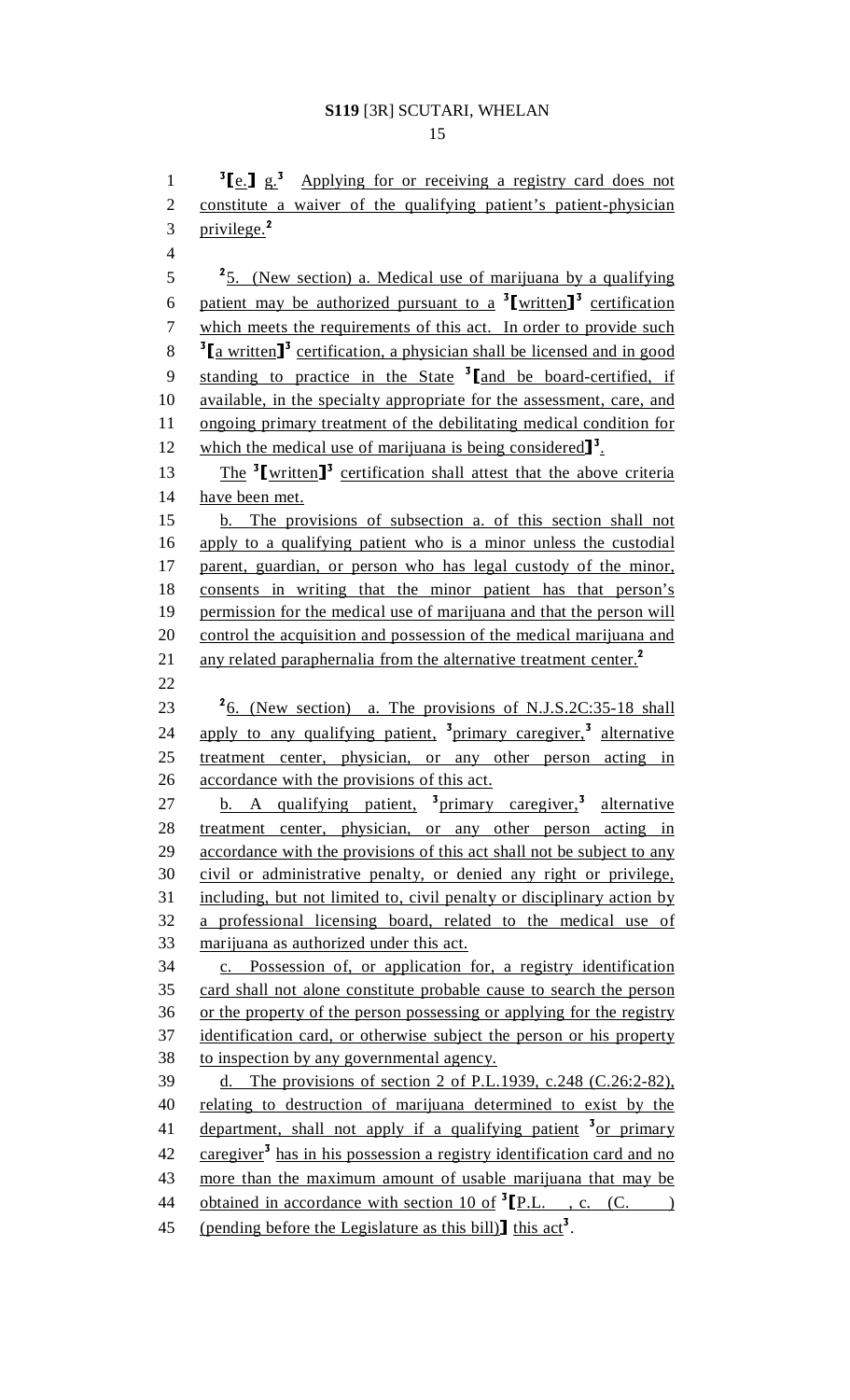16

1 e. No person shall be subject to arrest or prosecution for 2 constructive possession, conspiracy or any other offense for simply 3 being in the presence or vicinity of the medical use of marijuana as 4 authorized under this act. 5 f. No custodial parent, guardian, or person who has legal 6 custody of a qualifying patient who is a minor shall be subject to 7 arrest or prosecution for constructive possession, conspiracy or any 8 other offense for assisting the minor in the medical use of marijuana 9 as authorized under this act.<sup>2</sup> 10  $27.$  (New section) a. The department shall accept applications 12 from  $\frac{3}{2}$  [nonprofit]<sup>3</sup> entities  $\frac{3}{2}$  for permits<sup>3</sup> to operate as alternative 13 treatment centers, and may charge a reasonable fee for the issuance 14 of a permit under this section. The department shall seek to ensure 15 the availability of  $3a$  sufficient number of alternative treatment 16 centers throughout the State, <sup>3</sup> pursuant to need,<sup>3</sup> including<sup>3</sup>  $\left[$ , to the 17 maximum extent practicable.<sup>3</sup> at least two each in the northern,<br>18 central, and southern regions of the State.<sup>3</sup>The first two centers central, and southern regions of the State.  $\frac{3}{8}$ The first two centers 19 issued a permit in each region shall be nonprofit entities, and 20 centers subsequently issued permits may be nonprofit or for-profit 21  $entities.<sup>3</sup>$ 22 An alternative treatment center shall be authorized to acquire  $\frac{3}{4}$ 23 reasonable initial and ongoing inventory, as determined by the  $24$  department,  $of<sup>3</sup>$  marijuana seeds or seedlings and paraphernalia, 25 possess, cultivate, plant, grow, harvest, process, display, 26 manufacture, deliver, transfer, transport, distribute, supply, sell, or 27 dispense marijuana, or related supplies to  $\frac{3}{2}$  registered  $\frac{3}{2}$  qualifying 28 patients <sup>3</sup> or their primary caregivers<sup>3</sup> who are registered with the department pursuant to section 4 of  ${}^{3}[\text{P.L.}$ , c. (C. )(pending 30 before the Legislature as this bill) **1** this act<sup>3</sup>. 30 before the Legislature as this bill)  $\left[ \text{ this act}^3 \right]$ <br>31 . Applicants for authorization as  $\left[ \text{an} \right]$ 31 Applicants for authorization as  ${}^{3}$ [an] nonprofit<sup>3</sup> alternative  $\frac{32}{\text{treatment}}$   $\frac{3}{\text{tcenter}}$  centers<sup>3</sup> shall be subject to all applicable State 33 laws governing nonprofit entities, but need not be recognized as a  $34 \quad 50$ l(c)(3) organization by the federal Internal Revenue Service. 35 b. The department shall require that an applicant provide such 36 information as the department determines to be necessary pursuant 37 to regulations adopted pursuant to this act. c. A person who has been convicted of  $\frac{3}{2}$ [possession or sale of 39 a controlled dangerous substance] a crime involving any controlled 39 a controlled dangerous substance] a crime involving any controlled<br>40 dangerous substance or controlled substance analog as set forth in dangerous substance or controlled substance analog as set forth in 41 chapter 35 of Title 2C of the New Jersey Statutes except paragraph 42 (4) of subsection a. of N.J.S.2C:35-10, or any similar law of the 43 United States or any other state<sup>3</sup> shall not be issued a permit to 44 operate as  ${}^{3}$ [a] an<sup>3</sup> alternative treatment center or be a director, 45 officer, or employee of an alternative treatment center, unless such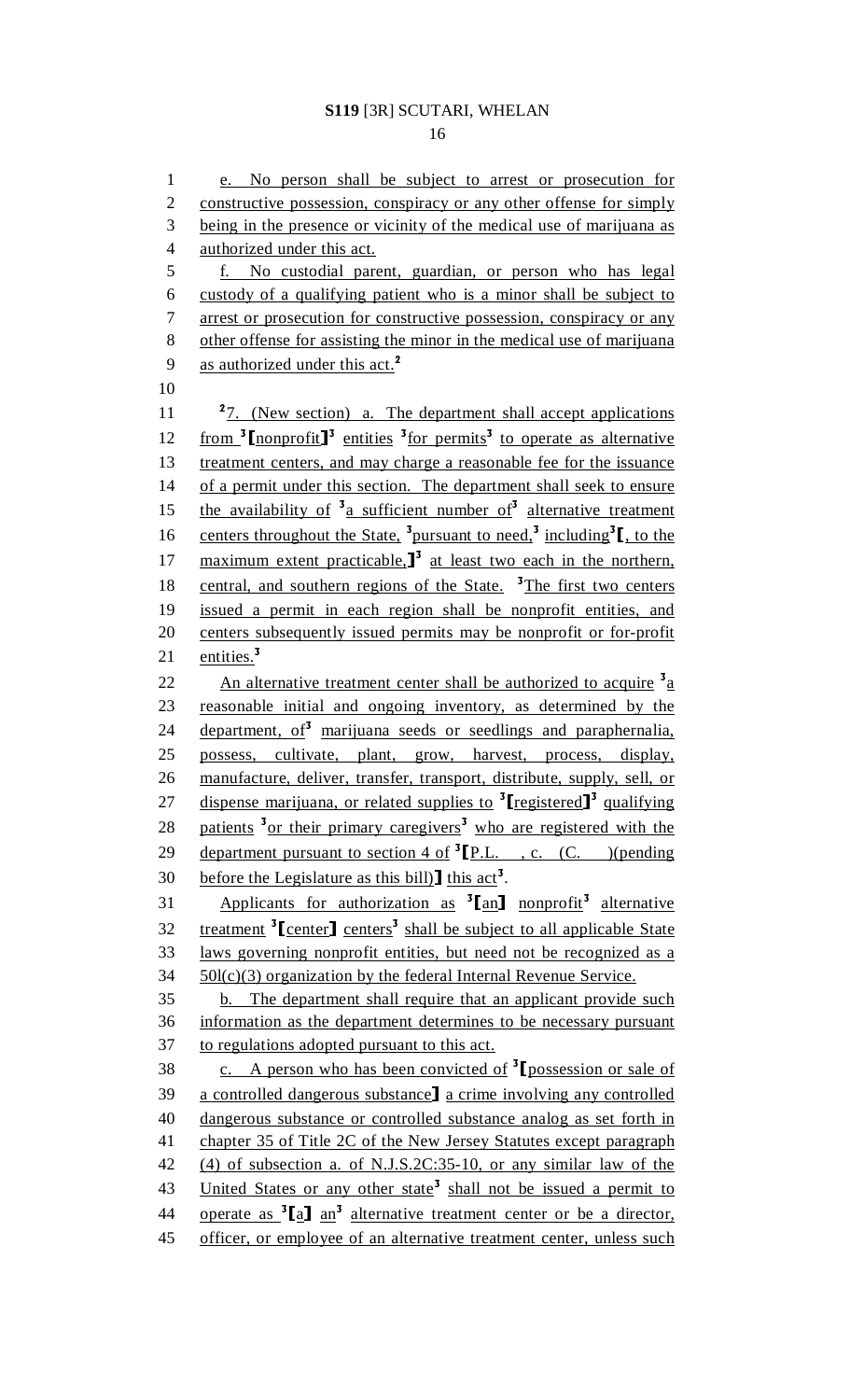17

1 conviction <sup>3</sup> occurred after the effective date of this act and <sup>3</sup> was for 2 a violation of federal law relating to possession or sale of marijuana 3 for conduct that is authorized under this act. 4  $\frac{d}{dx}$   $\frac{3(1)}{x}$  The commissioner shall require each applicant seeking a 5 permit to operate as an alternative treatment center to undergo a 6 criminal history record background check. For purposes of this 7 section, the term "applicant" shall include any owner, director, 8 officer, or employee of an alternative treatment center. The 9 commissioner is authorized to exchange fingerprint data with and 10 receive criminal history record background information from the 11 Division of State Police and the Federal Bureau of Investigation 12 consistent with the provisions of applicable federal and State laws, 13 rules, and regulations. The Division of State Police shall forward 14 criminal history record background information to the 15 commissioner in a timely manner when requested pursuant to the 16 provisions of this section. 17 An applicant shall submit to being fingerprinted in accordance 18 with applicable State and federal laws, rules, and regulations. No 19 check of criminal history record background information shall be 20 performed pursuant to this section unless the applicant has 21 furnished his written consent to that check. An applicant who 22 refuses to consent to, or cooperate in, the securing of a check of 23 criminal history record background information shall not be 24 considered for a permit to operate, or authorization to be employed 25 at, an alternative treatment center. An applicant shall bear the cost 26 for the criminal history record background check, including all 27 costs of administering and processing the check. 28 (2) The commissioner shall not approve an applicant for a permit 29 to operate, or authorization to be employed at, an alternative 30 treatment center if the criminal history record background 31 information of the applicant reveals a disqualifying conviction as 32 set forth in subsection c. of this section. 33 (3) Upon receipt of the criminal history record background 34 information from the Division of State Police and the Federal 35 Bureau of Investigation, the commissioner shall provide written 36 notification to the applicant of his qualification for or 37 disqualification for a permit to operate or be a director, officer, or 38 employee of an alternative treatment center. 39 If the applicant is disqualified because of a disqualifying 40 conviction pursuant to the provisions of this section, the conviction 41 that constitutes the basis for the disqualification shall be identified 42 in the written notice. 43 (4) The Division of State Police shall promptly notify the 44 commissioner in the event that an individual who was the subject of 45 a criminal history record background check conducted pursuant to 46 this section is convicted of a crime or offense in this State after the 47 date the background check was performed. Upon receipt of that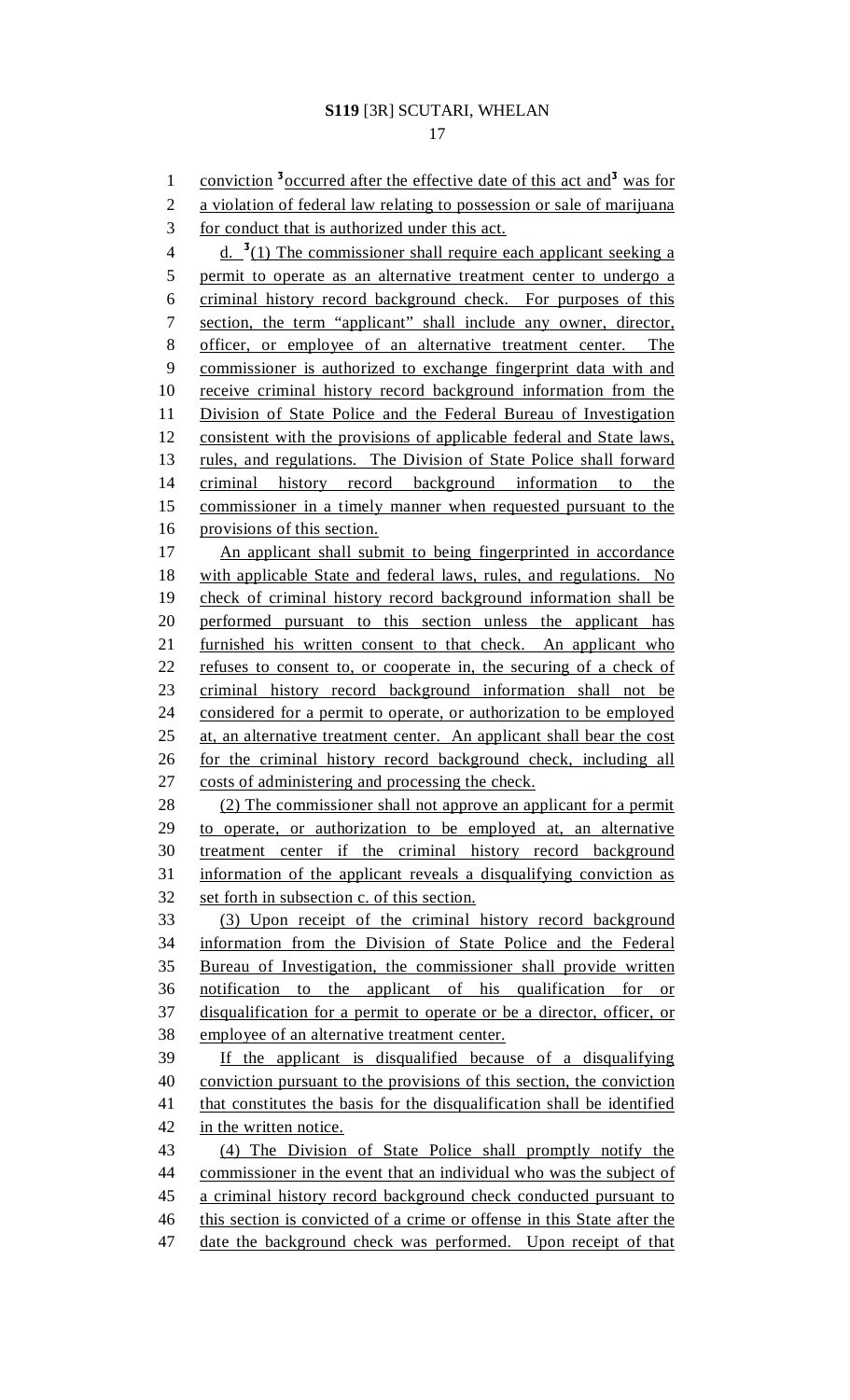18

1 notification, the commissioner shall make a determination regarding 2 the continued eligibility to operate or be a director, officer, or 3 employee of an alternative treatment center. 4 (5) Notwithstanding the provisions of subsection b. of this 5 section to the contrary, the commissioner may offer provisional 6 authority for an applicant to be an employee of an alternative 7 treatment center for a period not to exceed three months if the 8 applicant submits to the commissioner a sworn statement attesting 9 that the person has not been convicted of any disqualifying 10 conviction pursuant to this section. 11 (6) Notwithstanding the provisions of subsection b. of this 12 section to the contrary, no employee of an alternative treatment 13 center shall be disqualified on the basis of any conviction disclosed 14 by a criminal history record background check conducted pursuant 15 to this section if the individual has affirmatively demonstrated to 16 the commissioner clear and convincing evidence of rehabilitation. 17 In determining whether clear and convincing evidence of 18 rehabilitation has been demonstrated, the following factors shall be 19 considered: 20 (a) the nature and responsibility of the position which the 21 convicted individual would hold, has held or currently holds; 22 (b) the nature and seriousness of the crime or offense; 23 (c) the circumstances under which the crime or offense 24 occurred; 25 (d) the date of the crime or offense; 26 (e) the age of the individual when the crime or offense was 27 committed; 28 (f) whether the crime or offense was an isolated or repeated 29 incident; 30 (g) any social conditions which may have contributed to the 31 commission of the crime or offense; and 32 (h) any evidence of rehabilitation, including good conduct in 33 prison or in the community, counseling or psychiatric treatment 34 received, acquisition of additional academic or vocational 35 schooling, successful participation in correctional work-release 36 programs, or the recommendation of those who have had the 37 individual under their supervision.<sup>3</sup> 38 e. The department shall issue a permit to a person to operate as 39 an alternative treatment center if the department finds that issuing 40 such a permit would be consistent with the purposes of this act and 41 the requirements of this section are met and the department has 42 verified the information contained in the application. The 43 department shall approve or deny an application within 60 days 44 after receipt of a completed application. The denial of an 45 application shall be considered a final agency decision, subject to 46 review by the Appellate Division of the Superior Court. The 47 department may suspend or revoke a permit to operate as an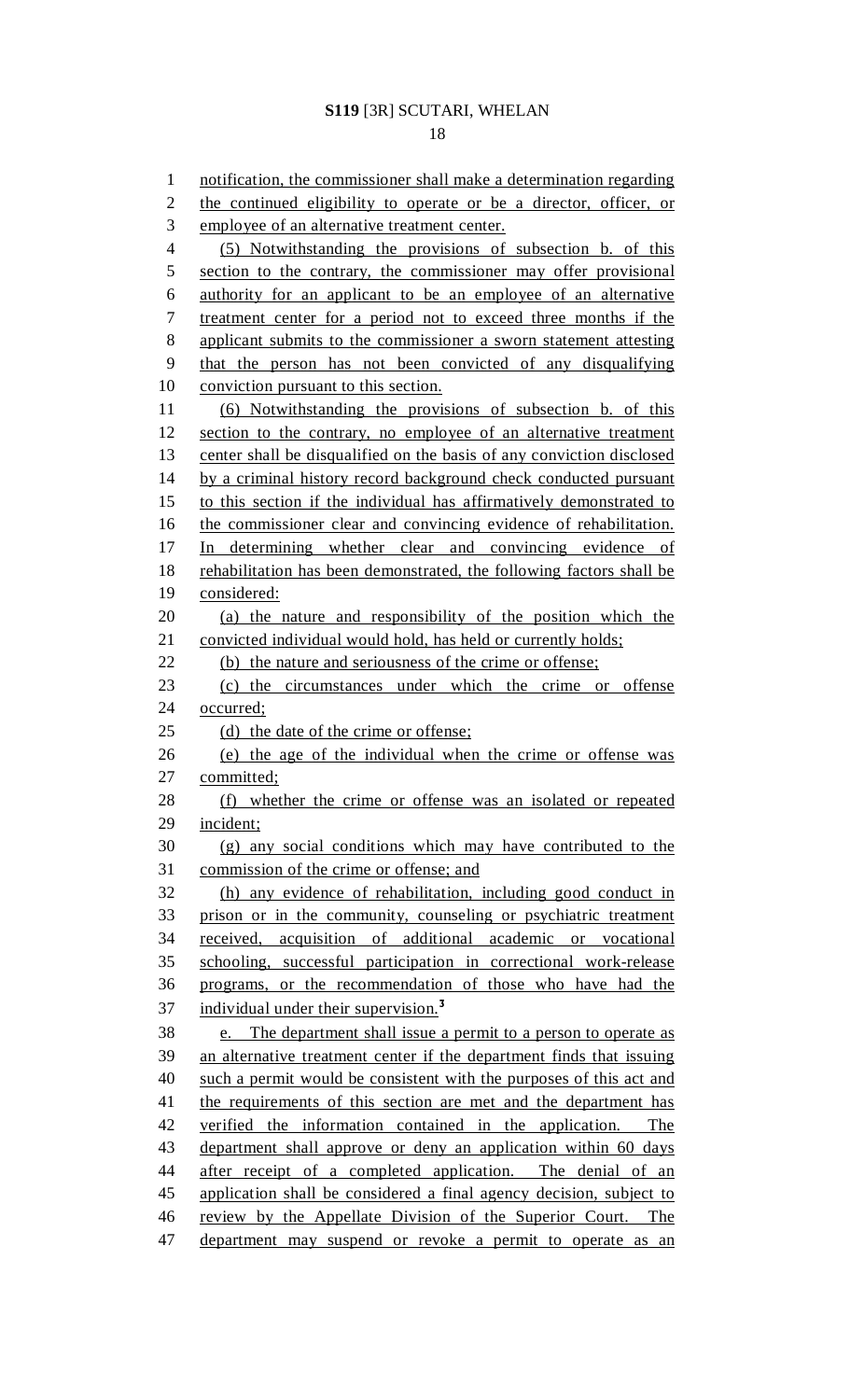19

1 alternative treatment center for cause, which shall be subject to 2 review by the Appellate Division of the Superior Court. 3 f. A person who has been issued a permit pursuant to this 4 section shall display the permit at the premises of the alternative 5 treatment center at all times when marijuana is being produced, or 6 dispensed to a registered qualifying patient  $\frac{3}{2}$  or the patient's primary 7 caregiver<sup>3</sup>. 8 g. An alternative treatment center shall report any change in 9 information to the department not later than 10 days after such 10 change, or the permit shall be deemed null and void. 11 h. An alternative treatment center may charge a registered 12 qualifying patient <sup>3</sup> or primary caregiver<sup>3</sup> for the reasonable costs 13 associated with the production and distribution of marijuana for the 14 cardholder. 15 i. The commissioner shall adopt regulations to: (1) <sup>3</sup> <sup>16</sup>[provide for the use by a registered qualifying patient of a designated individual in an emergency situation to transport 18 marijuana to the patient who is otherwise unable to obtain 19 marijuana from an alternative treatment center; and (2)<sup>3</sup> require such written documentation of each delivery of  $(2)$ <sup>3</sup> marijuana to, and pickup of marijuana for, a registered qualifying marijuana to, and pickup of marijuana for, a registered qualifying 22 patient, including the date and amount dispensed, to be maintained 23 in the records of the alternative treatment center, as the 24 commissioner determines necessary to ensure effective 25 documentation of the operations of each alternative treatment 26  $\text{center}^3$ ; 27 (2) monitor, oversee, and investigate all activities performed by 28 an alternative treatment center; and 29 (3) ensure adequate security of all facilities 24 hours per day, 30 including production and retail locations, and security of all 31 delivery methods to registered qualifying patients<sup>3</sup>.<sup>2</sup> 32 33 <sup>2</sup>8. (New section) The provisions of this act shall not be 34 construed to permit a person to: 35 a. operate, navigate, or be in actual physical control of any 36 vehicle, aircraft, railroad train, stationary heavy equipment or vessel 37 while under the influence of marijuana; or 38 b. smoke marijuana in a school bus or other form of public 39 transportation, in a private vehicle unless the vehicle is not in 40 operation, on any school grounds, in any correctional facility, at any 41 public park or beach, at any recreation center, or in any place where 42 smoking is prohibited pursuant to N.J.S.2C:33-13. 43 A person who commits an act as provided in this section shall be 44 subject to such penalties as are provided by law.<sup>2</sup>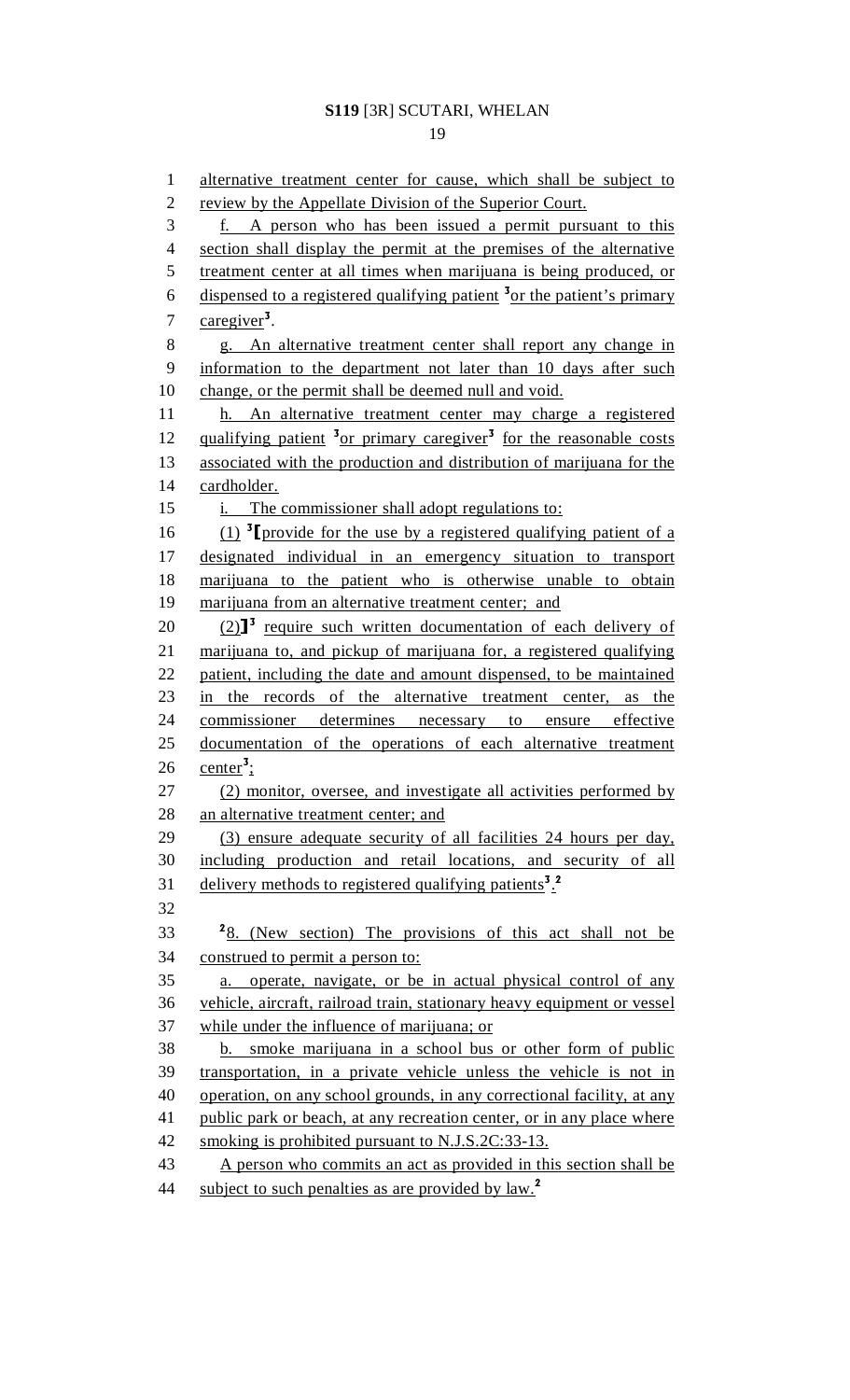20

<sup>2</sup>9. (New section) A person who knowingly sells, offers, or 2 exposes for sale, or otherwise transfers, or possesses with the intent 3 to sell, offer or expose for sale or transfer a document that falsely 4 purports to be a registration card issued pursuant to this act, or a 5 registration card issued pursuant to this act that has been altered, is 6 guilty of a crime of the third degree. A person who knowingly 7 presents to a law enforcement officer a document that falsely 8 purports to be registration card issued pursuant to this act, or a 9 registration card that has been issued pursuant to this act that has 10 been altered, is guilty of a crime of the fourth degree. The 11 provisions of this section are intended to supplement current law 12 and shall not limit prosecution or conviction for any other offense.<sup>2</sup> 13 14 <sup>2</sup>10. (New section) a. A physician shall provide written 15 instructions for a registered <sup>3</sup>qualifying<sup>3</sup> patient <sup>3</sup> or his caregiver<sup>3</sup> to present to an alternative treatment center  $\binom{3}{1}$ , at the time of pickup<br>17 or delivery.  $\binom{3}{}$  concerning the total amount of usable marijuana that 17 or delivery,  $J^3$  concerning the total amount of usable marijuana that 18 a patient may be dispensed, in weight, in a 30-day period, which a patient may be dispensed, in weight, in a 30-day period, which 19 amount shall not exceed  $\frac{3}{2}$  [one ounce] two ounces<sup>3</sup>. If no amount 20 is noted, the maximum amount that may be dispensed at one time is 21  $\frac{3}{2}$  [one ounce] two ounces<sup>3</sup>. 22 b. A physician may issue multiple written instructions at one 23 time authorizing the patient to receive a total of up to a 90-day 24 supply, provided that the following conditions are met: 25 (1) Each separate set of instructions shall be issued for a 26 legitimate medical purpose by the physician, as provided in this act; (2)  $\frac{1}{2}$  (2)  $\frac{1}{2}$  The physician shall provide written instructions for each 28 dispensation, other than the first dispensation if it is to be filled dispensation, other than the first dispensation if it is to be filled 29 immediately, indicating Each separate set of instructions shall<br>30 indicate<sup>3</sup> the earliest date on which a center may dispense the indicate<sup>3</sup> the earliest date on which a center may dispense the 31 marijuana<sup>3</sup>, except for the first dispensation if it is to be filled 32 immediately<sup>3</sup>; and 33 (3) The physician has determined that providing the patient with 34 multiple instructions in this manner does not create an undue risk of 35 diversion or abuse. 36 c. A registered qualifying patient <sup>3</sup> or his primary caregiver<sup>3</sup> 37 shall present the patient's <sup>3</sup> or caregiver's<sup>3</sup> registry identification 38 card<sup>3</sup>, as applicable,<sup>3</sup> and these written instructions  $\frac{3}{4}$  at the time of 39 pickup or delivery, and  $\frac{1}{2}$  to the alternative treatment center<sup>3</sup>, 40 which<sup>3</sup> shall verify and log the documentation presented.  ${}^{3}$ A 41 physician may provide a copy of a written instruction by electronic 42 or other means, as determined by the commissioner, directly to an 43 alternative treatment center on behalf of a registered qualifying 44 patient.<sup>3</sup> The dispensation of marijuana pursuant to any written 45 instructions shall occur within one month of the date that the 46 instructions were written or the instructions are void.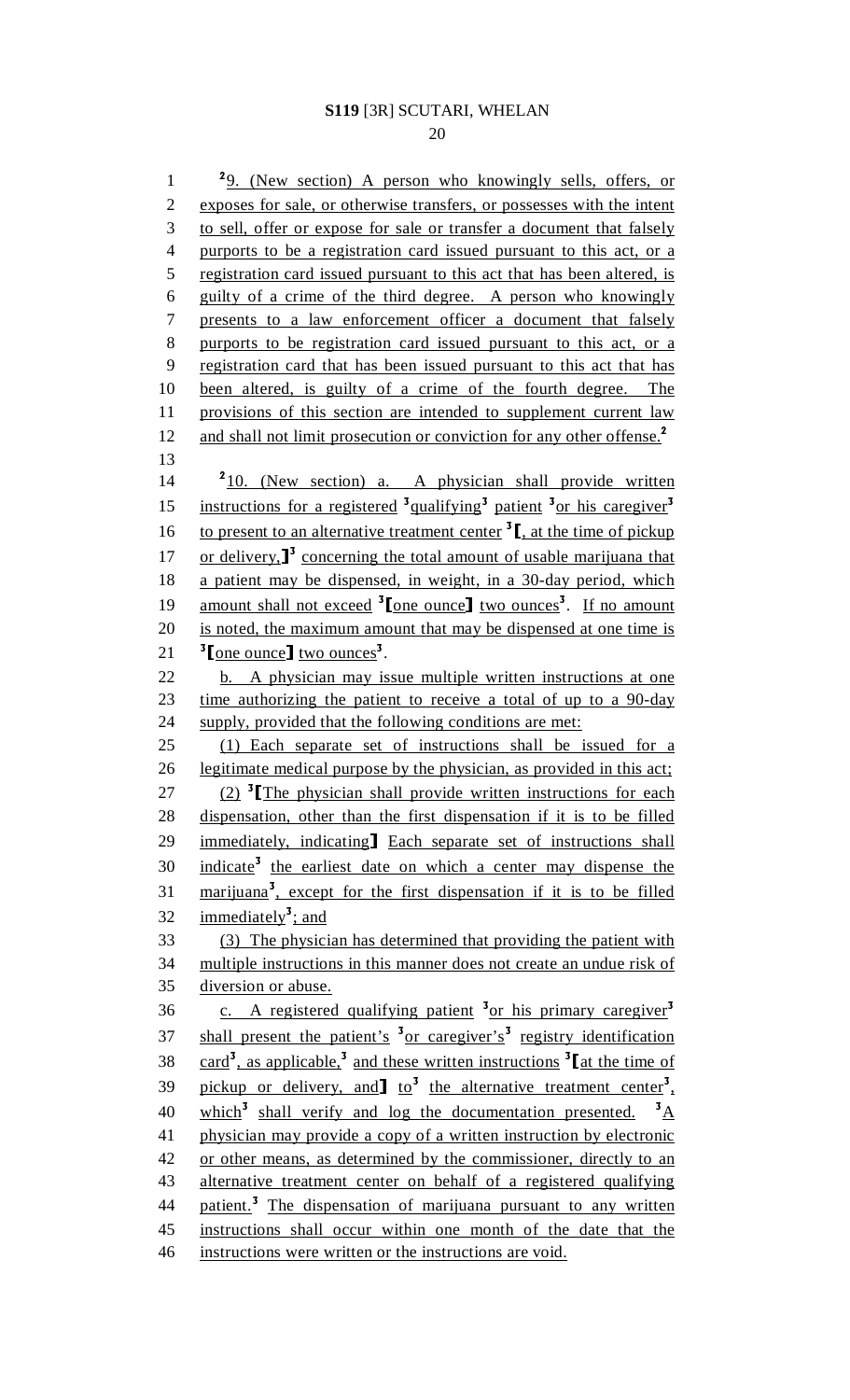21

1 d. A patient may be registered at only one alternative treatment 2 center at any time.<sup>2</sup> 3  $\frac{2}{11}$ . (New section) a. A physician who provides  $\frac{3}{1}$  written]  $a^3$ 5 certification or written instruction for the medical use of marijuana 6 to a qualifying patient pursuant to P.L., c.  $(C. )$  (pending before the 7 Legislature as this bill) and any alternative treatment center shall 8 furnish to the Director of the Division of Consumer Affairs in the 9 Department of Law and Public Safety such information, in such a 10 format and at such intervals, as the director shall prescribe by 11 regulation, for inclusion in a system established to monitor the 12 dispensation of marijuana in this State for medical use as authorized 13 by the provisions of P.L., c. (C. )(pending before the 14 Legislature as this bill), which system shall serve the same purpose  $15$   $\text{as}^3$ , and be cross-referenced with,<sup>3</sup> the electronic system for 16 monitoring controlled dangerous substances established pursuant to 17 section 25 of P.L.2007, c.244 (C.45:1-45). 18 b. The Director of the Division of Consumer Affairs, pursuant 19 to the "Administrative Procedure Act," P.L.1968, c.410 (C.52:14B-20 <u>1 et seq.),  $3$  and</u> in consultation with the Commissioner of Health 21 and Senior Services, shall adopt rules and regulations to effectuate 22 the purposes of subsection a. of this section. 23 c. Notwithstanding any provision of P.L.1968, c.410 to the 24 contrary, the Director of the Division of Consumer Affairs shall 25 adopt, immediately upon filing with the Office of Administrative 26 Law and no later than the 90th day after the effective date of  $\frac{3}{\text{This}}$ <br>27 act P.L. . C. (C. )(pending before the Legislature as this 27 act] P.L. , c.  $(C.$  )(pending before the Legislature as this 28 bill)<sup>3</sup>, such regulations as the director deems necessary to bill)<sup>3</sup>, such regulations as the director deems necessary to 29 implement the provisions of subsection a. of this section. 30 Regulations adopted pursuant to this subsection shall be effective 31 until the adoption of rules and regulations pursuant to subsection b. 32 of this section and may be amended, adopted, or readopted by the director in accordance with the requirements of P.L.1968, c.410.<sup>2</sup> 34  $212. \text{ N.J.S.2C:35-18 is amended to read as follows:}$ 36 2C:35-18. Exemption; Burden of Proof. a. If conduct is 37 authorized by the provisions of P.L.1970, c.226 (C.24:21-1 et seq.) 38 or P.L. , c. (C. )(pending before the Legislature as this bill), 39 that authorization shall, subject to the provisions of this section, 40 constitute an exemption from criminal liability under this chapter or 41 chapter 36, and the absence of such authorization shall not be 42 construed to be an element of any offense in this chapter or chapter 43 36. It is an affirmative defense to any criminal action arising under 44 this chapter or chapter 36 that the defendant is the authorized holder 45 of an appropriate registration, permit or order form or is otherwise 46 exempted or excepted from criminal liability by virtue of any 47 provision of P.L.1970, c 226 (C.24:21-1 et seq.) or P.L.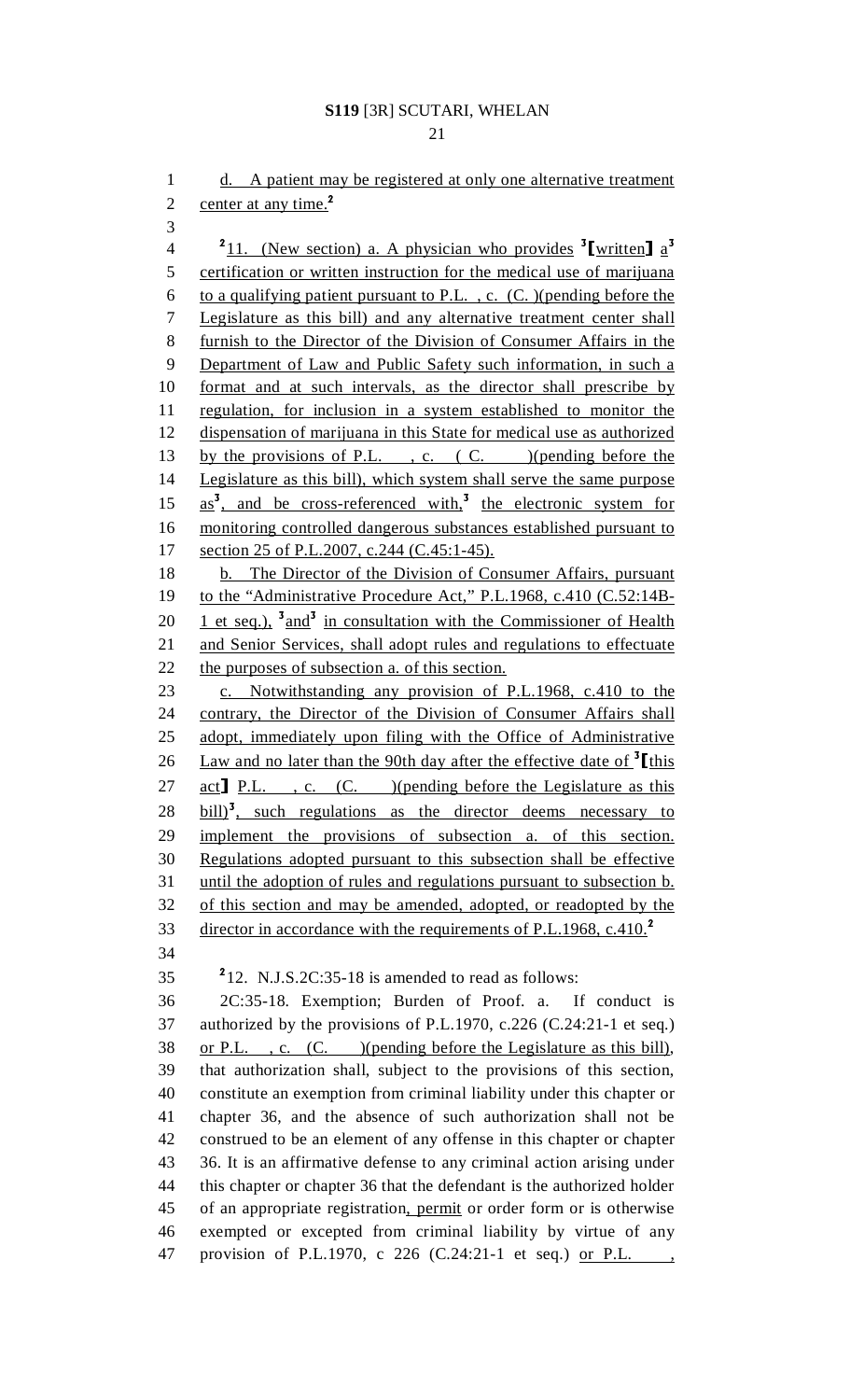1 c. (C. ) (pending before the Legislature as this bill). The 2 affirmative defense established herein shall be proved by the 3 defendant by a preponderance of the evidence. It shall not be 4 necessary for the State to negate any exemption set forth in this act 5 or in any provision of Title 24 of the Revised Statutes in any 6 complaint, information, indictment or other pleading or in any trial, 7 hearing or other proceeding under this act. 8 b. No liability shall be imposed by virtue of this chapter or 9 chapter 36 upon any duly authorized State officer, engaged in the 10 enforcement of any law or municipal ordinance relating to 11 controlled dangerous substances or controlled substance analogs.<sup>2</sup> 12 (cf: P.L.1988, c.44, s.8) 13  $14 \frac{213}{2}$ . (New section) a. The commissioner may accept from any 15 governmental department or agency, public or private body or any 16 other source grants or contributions to be used in carrying out the 17 purposes of this act. 18 b. All fees collected pursuant to this act, including those from 19 qualifying patients and alternative treatment centers' initial, 20 modification and renewal applications, shall be used to offset the 21 cost of the department's administration of the provisions of this 22  $\mathrm{act.}^2$ 23  $24 \t 24 \t 24$  (New section) a. The commissioner shall report to the 25 Governor, and to the Legislature pursuant to section 2 of P.L.1991, 26 c.164 (C.52:14-19.1): 27 (1) no later than one year after the effective date of this act, on 28 the actions taken to implement the provisions of this act; and 29 (2) annually thereafter on the number of applications for registry 30 identification cards, the number of qualifying patients registered, 31 <sup>3</sup> the number of primary caregivers registered,<sup>3</sup> the nature of the 32 debilitating medical conditions of the patients, the number of 33 registry identification cards revoked,  $3$ <sub>the number of alternative</sub> 34 treatment center permits issued and revoked,<sup>3</sup> and the number of 35 physicians providing  $\frac{3}{2}$  [written]<sup>3</sup> certifications for patients. 36 b. The reports shall not contain any identifying information of 37 patients<sup>3</sup>, caregivers,<sup>3</sup> or physicians.<sup>2</sup> 38 <sup>3</sup><sub>C.</sub> Within two years after the effective date of this act and 39 every two years thereafter, the commissioner shall: evaluate 40 whether there are sufficient numbers of alternative treatment centers 41 to meet the needs of registered qualifying patients throughout the 42 State; evaluate whether the maximum amount of medical marijuana 43 allowed pursuant to this act is sufficient to meet the medical needs 44 of qualifying patients; and determine whether any alternative 45 treatment center has charged excessive prices for marijuana that the 46 center dispensed.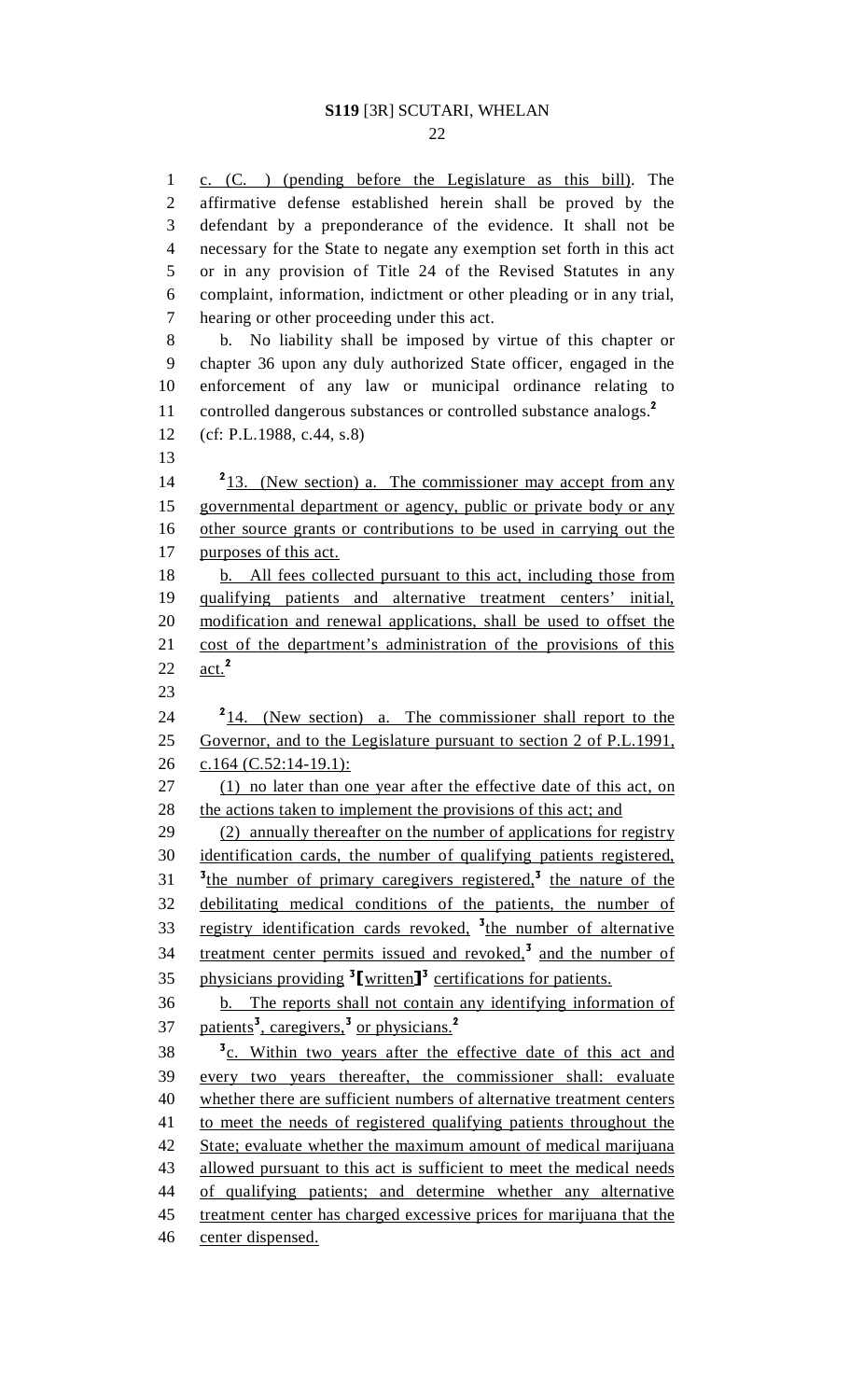1 The commissioner shall report his findings no later than two 2 years after the effective date of this act, and every two years 3 thereafter, to the Governor, and to the Legislature pursuant to 4 section 2 of P.L.1991, c.164 (C.52:14-19.1).<sup>3</sup> 5  $2^{15}$ . (New section) a. The Department of Health and Senior 7 Services is authorized to exchange fingerprint data with, and 8 receive information from, the Division of State Police in the 9 Department of Law and Public Safety and the Federal Bureau of  $10$  Investigation for use in reviewing applications  $\frac{3}{2}$  for individuals 11 seeking to serve as primary caregivers pursuant to section 4 of 12 P.L., c. (C. )(pending before the Legislature as this bill), and  $3$ 13 for  $\frac{3}{2}$  [a permit] permits<sup>3</sup> to operate as, or to be a director, officer<sup>3</sup>,<sup>3</sup> 14 or employee of,  ${}^{3}$ [an]<sup>3</sup> alternative treatment  ${}^{3}$ [center] centers<sup>3</sup> 15 pursuant to section 7 of P.L. , c. (C. )(pending before the 16 Legislature as this bill). 17 b. The Division of State Police shall promptly notify the 18 Department of Health and Senior Services in the event an applicant <sup>3</sup> seeking to serve as a primary caregiver or an applicant<sup>3</sup> for a 20 permit to operate as, or to be a director, officer<sup>3</sup>,<sup>3</sup> or employee of, 21 an alternative treatment center<sup>3</sup>,<sup>3</sup> who was the subject of a criminal 22 history record background check conducted pursuant to subsection 23 a. of this section, is convicted of a crime involving possession or 24 sale of a controlled dangerous substance.<sup>2</sup> 25 26  $\left[10.\right]$   $\left[12.\right]$   $\left[16.\right]$  (New section)<sup>2</sup> Nothing in this act shall be 27 construed to require a government medical assistance program or 28 private health insurer to reimburse a person for costs associated 29 with the medical use of marijuana, or an employer to accommodate 30 the medical use of marijuana in any workplace. 31 1 [11.] <sup>2</sup> [13.<sup>1</sup> 32 The State shall not be held liable for any 33 deleterious outcomes from the medical use of marijuana by any 34 qualifying patient. $]^{2}$ 35  $112.$ ]  $2[\underline{14} \cdot \underline{a}]$ . Pursuant to the "Administrative Procedure Act," 37 P.L.1968, c.410 (C.52:14B-1 et seq.), the commissioner shall 38 promulgate rules and regulations to effectuate the purposes of this 39 act. The regulations shall establish: the application and renewal 40 form, process and fee schedule; and the manner in which the 41 department will consider petitions from the public to add 42 debilitating medical conditions to those included in this act. 43 <sup>1</sup>b. Notwithstanding any provision of P.L.1968, c.410 to the 44 contrary, the commissioner shall adopt, immediately upon filing 45 with the Office of Administrative Law and no later than the 90th

46 day after the effective date of this act, such regulations as the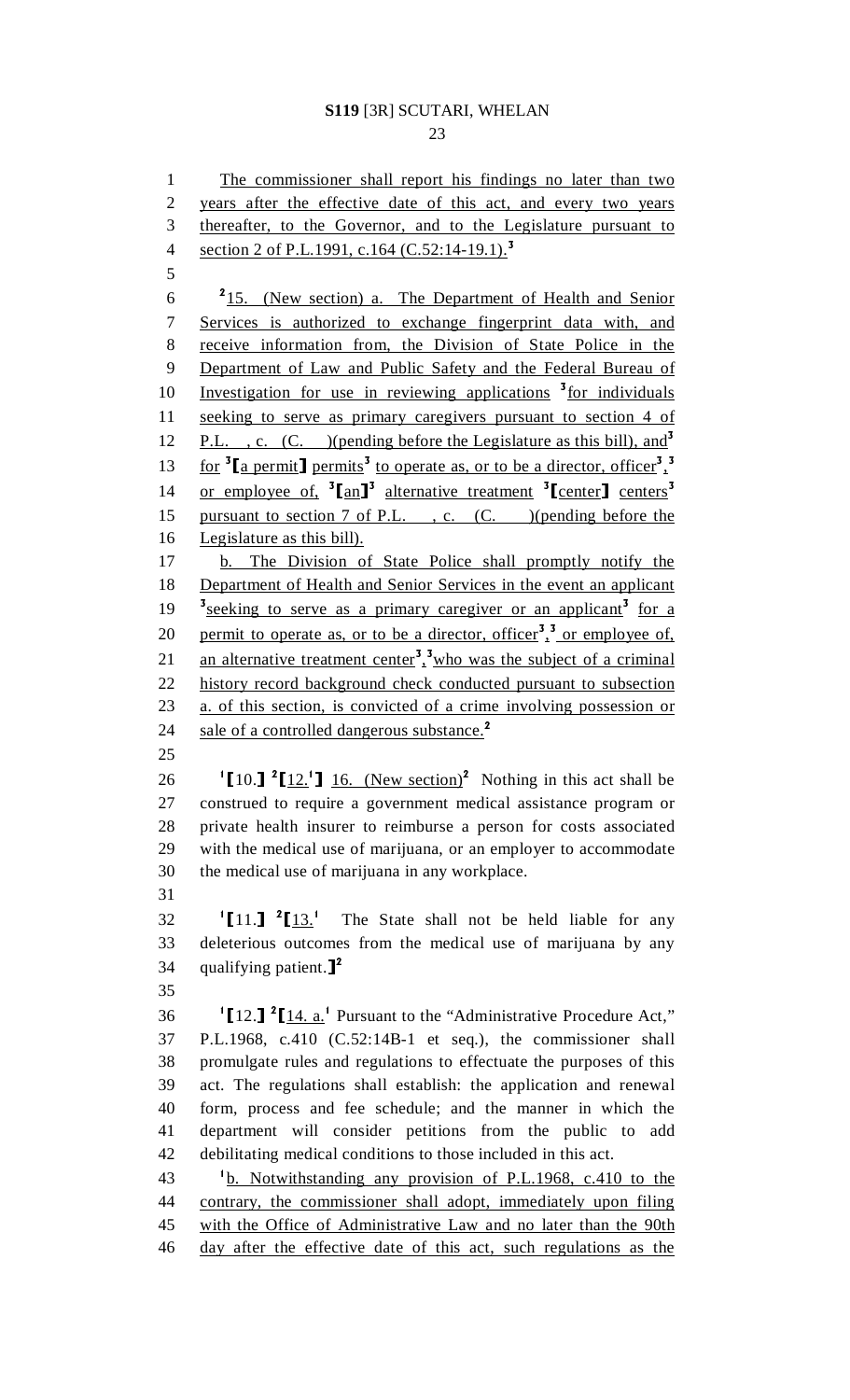24

1 commissioner deems necessary to implement the provisions of 2 section 9 of this act. Regulations adopted pursuant to this 3 subsection shall be effective until the adoption of rules and 4 regulations pursuant to subsection a. of this section and may be 5 amended, adopted, or readopted by the commissioner in accordance 6 with the requirements of P.L.1968, c.410.<sup>1</sup>]<sup>2</sup> 7  $\frac{1}{2}$ [13.]<sup>2</sup> 8  $\frac{1}{13.1}$   $\frac{2}{15.1}$  This act shall take effect 90 days after<br>9 enactment.<sup>12</sup> enactment. $]^{2}$  10  $217.$  (New section) In addition to any immunity or defense 12 provided by law, the State and any employee or agent of the State 13 shall not be held liable for any actions taken in accordance with this 14 act or for any deleterious outcomes from the medical use of 15 marijuana by any registered qualifying patient.<sup>2</sup> 16  $17 \frac{218}{18}$ . (New section) a. Pursuant to the "Administrative Procedure 18 Act," P.L.1968, c.410 (C.52:14B-1 et seq.), the commissioner shall 19 promulgate rules and regulations to effectuate the purposes of this 20 act, in consultation with the Department of Law and Public Safety.  $\frac{3}{\pi}$   $\frac{3}{\pi}$  The regulations shall establish: the form, process and fee<br>22 schedule for initial, modification and renewal applications for schedule for initial, modification and renewal applications for 23 qualifying patients and alternative treatment centers that are 24 complete and accurate; the considerations to be used to determine 25 whether to approve an application for an alternative treatment 26 center, including its operational procedures; the form and manner in 27 which the department will function, including the consideration and 28 approval of petitions to add new debilitating medical conditions to 29 those included in this act; validating written certifications and other 30 information contained in applications received from prospective and 31 current qualifying patients and alternative treatment centers; 32 protections for ensuring the confidentiality of the information 33 submitted by prospective and current qualifying patients and 34 alternative treatment centers, and that contained in the registry; 35 monitoring, oversight and investigation of physicians who issue 36 written certifications, with authority to refer physicians in violation 37 of provisions of this act to the State Board of Medical Examiners; 38 procedures for the revocation or suspension of a qualifying patient's 39 registry identification card; monitoring, oversight and investigation 40 of all activities performed by an alternative treatment center; the 41 methods for testing, authenticating and guaranteeing the quality, 42 safety and quantity of marijuana sold to registered qualifying 43 patients; which strains of marijuana shall be sold by an alternative 44 treatment center; procedures to guarantee the quality and safety of 45 paraphernalia sold to registered qualifying patients; standards to 46 ensure adequate security of all facilities, including production and 47 retail locations, and security of all delivery methods to registered